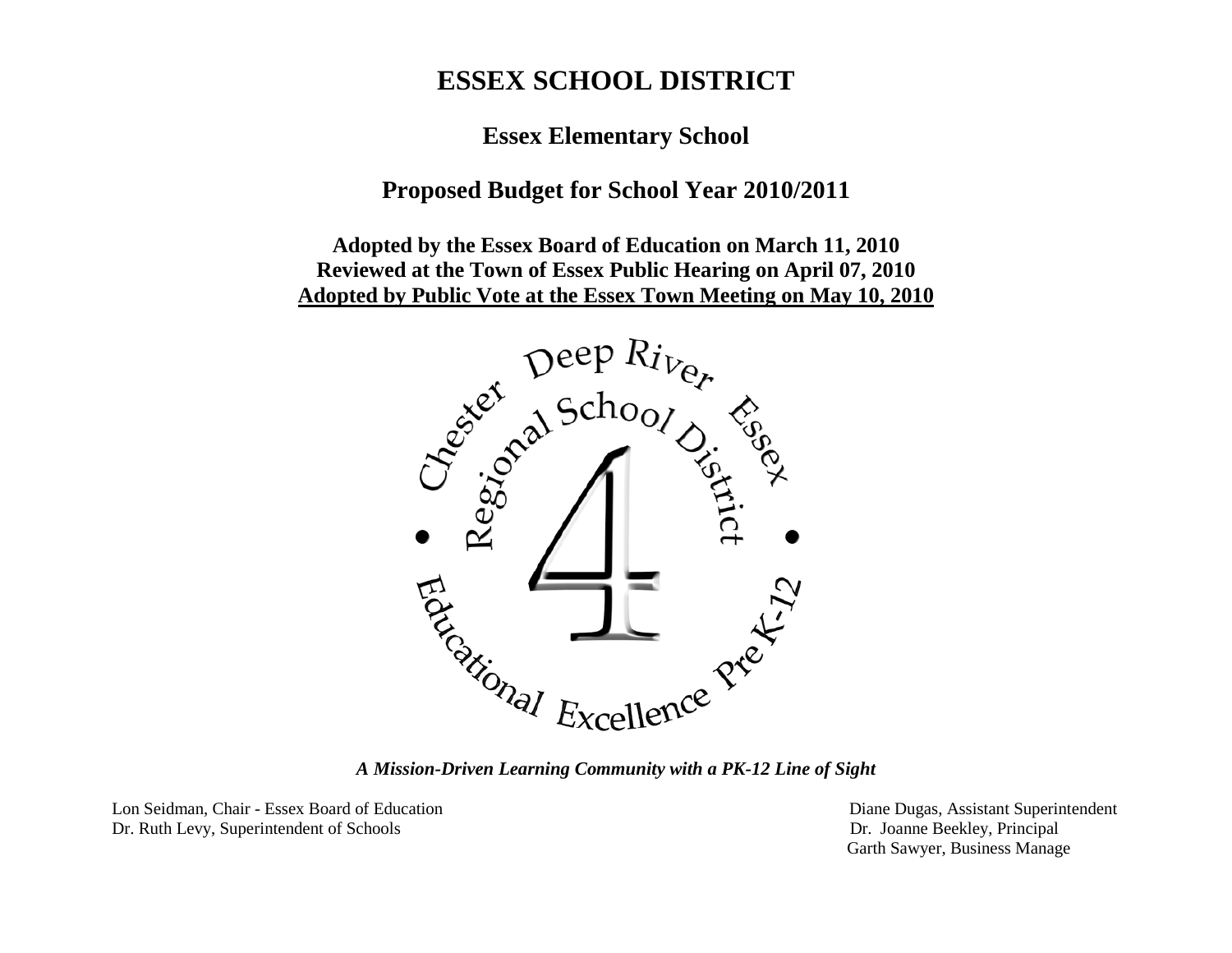

**Proposed Budget for School Year 2010/2011**

### **ESSEX SCHOOL DISTRICT**

| <b>TABLE OF CONTENTS</b>                  | Page     |
|-------------------------------------------|----------|
|                                           |          |
| <b>Essex Elementary School</b>            |          |
|                                           |          |
| <b>Core Beliefs and Mission Statement</b> |          |
|                                           |          |
| <b>Essex Elementary School Enrollment</b> | $5 - 7$  |
|                                           |          |
| <b>Budget Overview</b>                    | 8        |
|                                           |          |
| <b>Budget Summary and Detail</b>          | $9 - 27$ |

The Essex School District is part of a system of schools comprising the Chester, Deep River, Essex, and Region 4 school districts. The districts are governed by multiple Boards of Education and administered under the auspices of the Supervision District agreement. The Boards of Education are committed to providing a rigorous, challenging, and cohesive educational program with a PK-12 line of sight.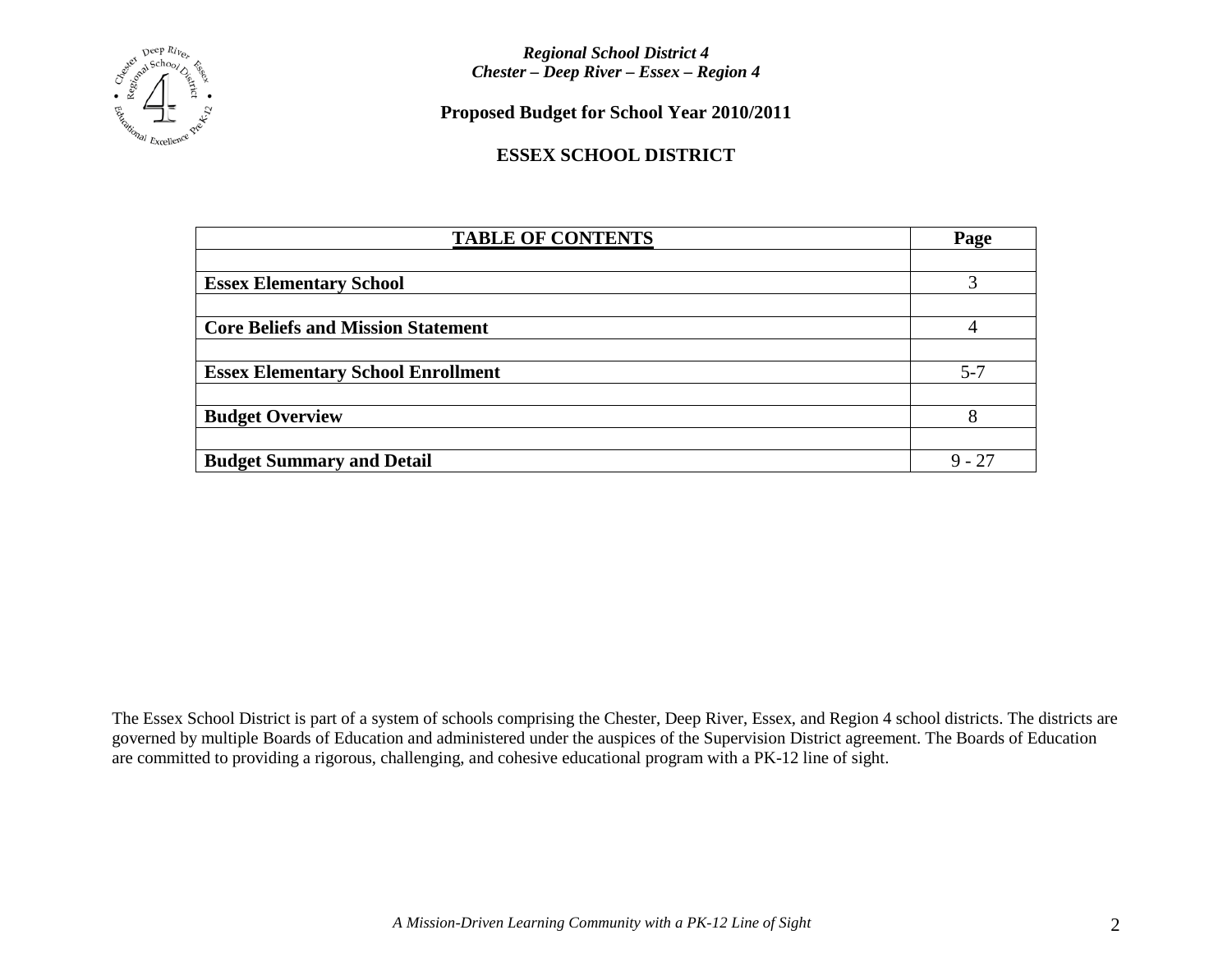

**Proposed Budget for School Year 2010/2011**

## **ESSEX SCHOOL DISTRICT**

### **Essex Elementary School**

Essex Elementary School opened in 1954 and serves students in Essex, Centerbrook, and Ivoryton.

Essex Elementary School serves approximately 590 students in grades PK-6. Essex Elementary School has high expectations for all students and began a School Improvement Process two years ago. School Improvement is a continuous process used to ensure that all students are achieving at high levels. Continuous improvement is essential to provide increased student performance and quality results. Innovative, exemplary, and research-based programs, coupled with professional development, focused and aligned resources, and public participation in planning, are critical factors in schools that demonstrate continuous growth.

An early intervention process supports teacher and specialist collaboration for instructional resources and monitors student progress. All of these efforts are coordinated to provide seamless instruction between all professionals in the building for a continuum of instructional support for student growth. Meetings are held to discuss best practice, review student data, and plan collaboratively. The efforts of the staff are positively affecting student achievement and the staff is committed to continuing their efforts and expanding upon them in the future. Students in need of special education services are supported through an inclusion model.

The improvement of student learning is a direct result of the district's efforts to enhance instruction by focusing on individual needs. In addition to a strong academic program in reading, writing and mathematics, there are other programs to enrich our students' elementary experience. Technology is integrated into the classrooms through portable labs and multiple desktop computers in every classroom. The Social Development Program promotes a school culture, climate, and curriculum, which foster the social, emotional, and behavioral development of students.

Dr. Joanne Beekley, Principal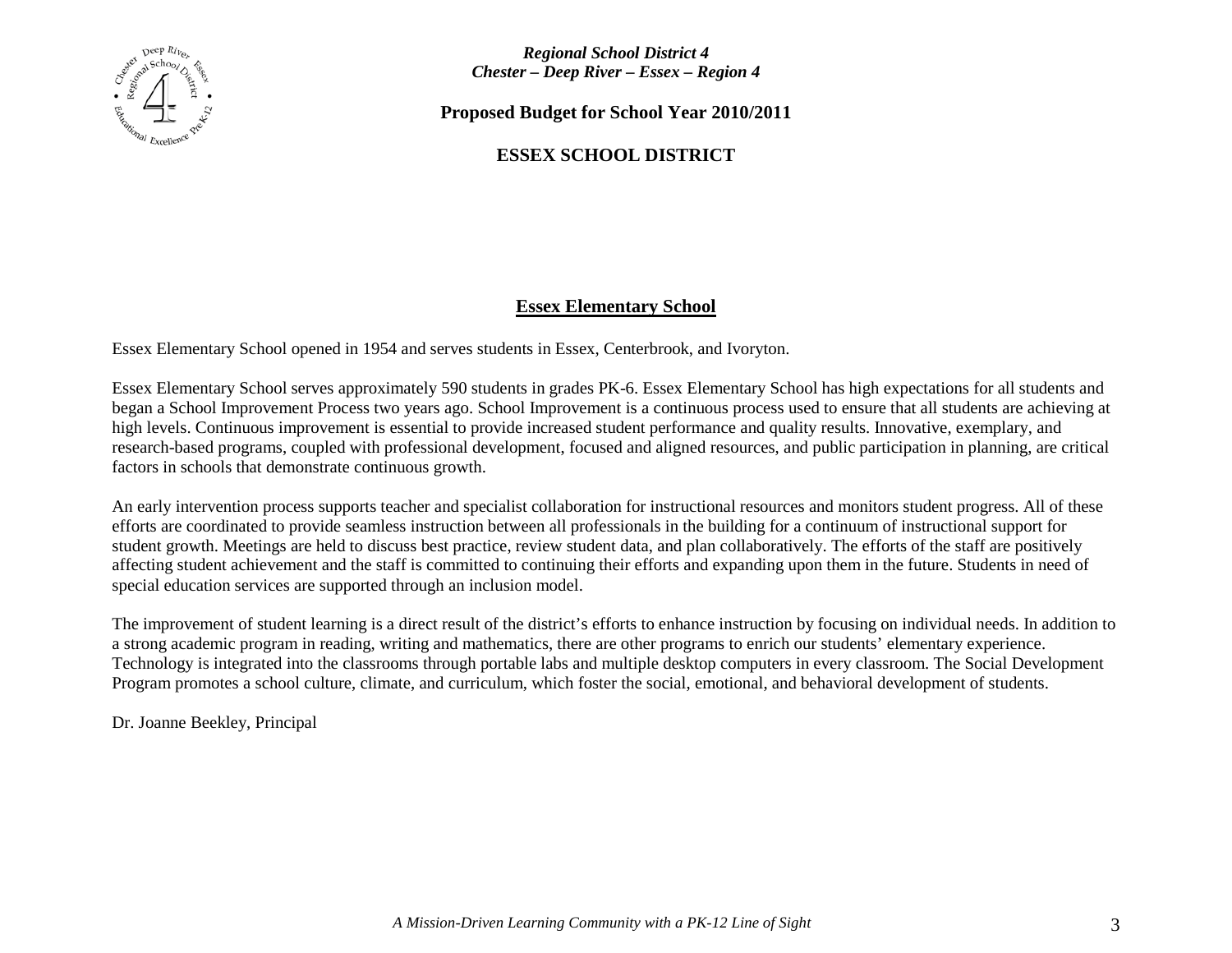

**Proposed Budget for School Year 2010/2011**

### **ESSEX SCHOOL DISTRICT**

### **Core Beliefs and Mission Statement**

Our schools endeavor to develop an educational program of excellence where all students achieve at high levels and best instructional strategies are pursued in an environment of inquiry, collaboration, support, and trust. Vision Statement

### Mission Statement

We, the schools of Chester, Deep River, Essex, and Region 4, engage all students in a rigorous, challenging, and cohesive educational program. As a community of learners, we foster individual student achievement and empower students to excel in an environment of collaboration, responsibility, and mutual respect. We prepare our students to be knowledgeable, involved citizens in a rapidly changing world.

### Core Beliefs

Teaching: **We believe** in high academic standards in an environment where all students are challenged, supported, and engaged. Learning: **We believe** that all students can learn at high levels. Our attitudes, expectations, and effort directly impact student achievement and life long learning. Leadership: **We believe** that effective leadership exhibits all aspects of our mission and beliefs, and creates an environment of trust, cooperation, and understanding, where all members of the school community strive for continuous district-wide improvement. Culture & Climate: **We believe** a safe and supportive learning environment requires a culture of collaboration, trust, open communication, tolerance, and respect for and among all stakeholders. Community: **We value** every child and believe that it is the shared responsibility of the entire community to educate, support, and nurture each child. We should be held accountable for the results, for the resources provided, and for the accomplishment of our mission and goals.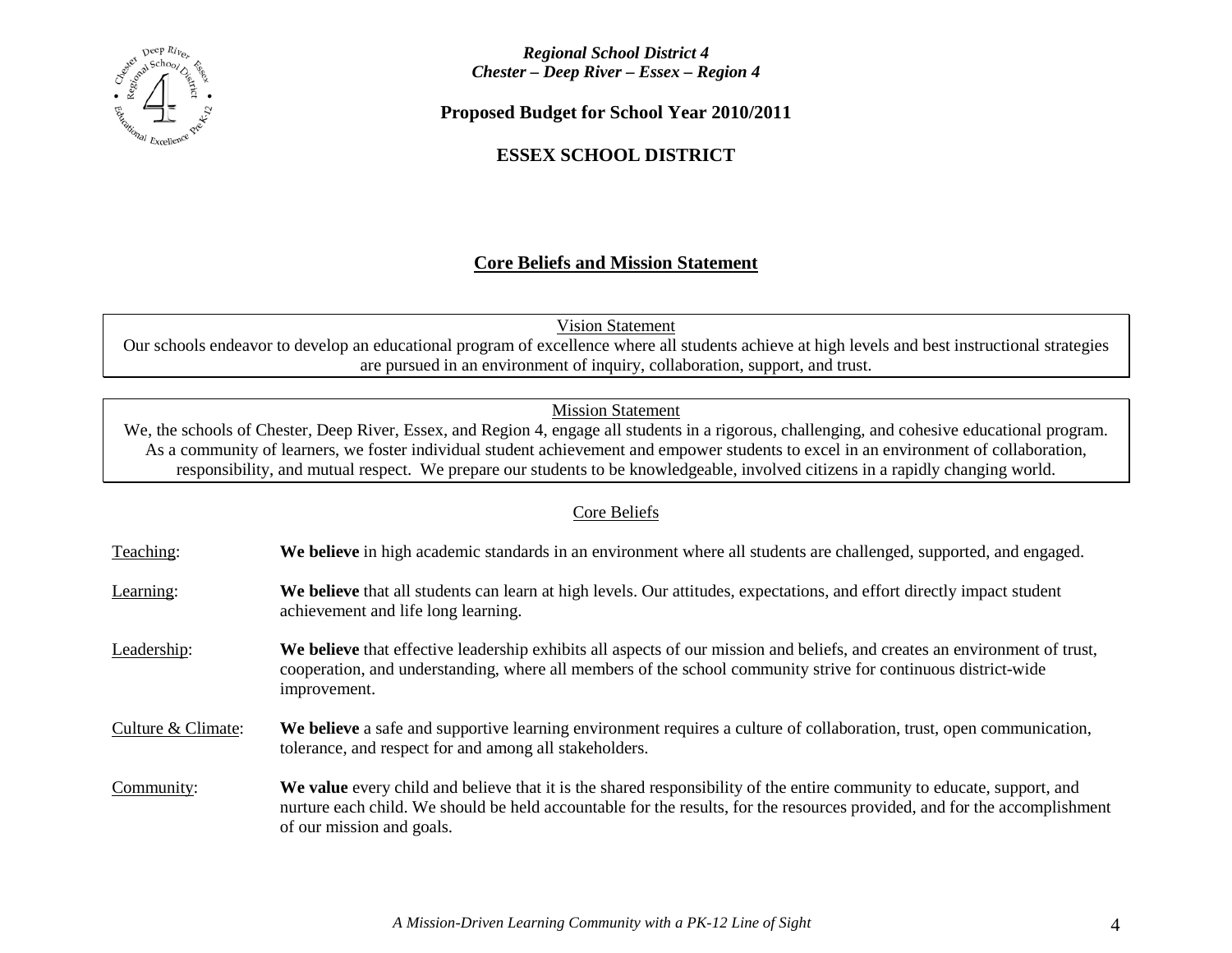

**Proposed Budget for School Year 2010/2011**

**ESSEX SCHOOL DISTRICT**

# **Essex Elementary School Enrollment and Projections grades K - 6** 2004/05-2010/11

(enrollment based upon SDE October 1 census report PSIS)



*A Mission-Driven Learning Community with a PK-12 Line of Sight* 5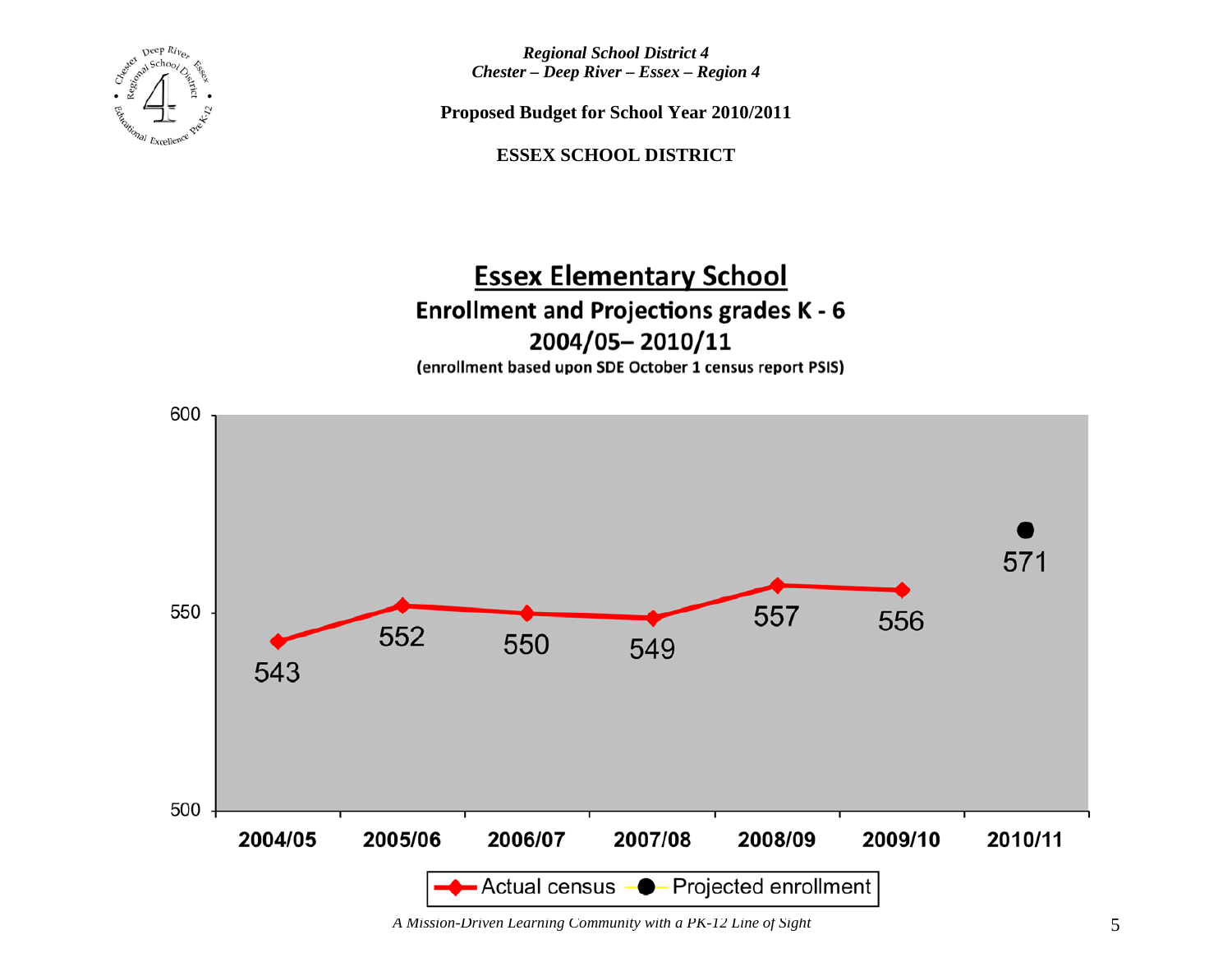

**Proposed Budget for School Year 2010/2011**

**ESSEX SCHOOL DISTRICT**

# **Essex Elementary School Enrollment History and Projections by Grade Class Size**

| <b>EES</b>     |            | 2009/10        |            | 2010/11    |                |            |  |  |  |  |
|----------------|------------|----------------|------------|------------|----------------|------------|--|--|--|--|
|                | enrollment | # of classes   | class size | Enrollment | # of classes   | class size |  |  |  |  |
| $\sf K$        | 84         | $\sqrt{5}$     | 16.8       | 80         | 5              | 16.0       |  |  |  |  |
| 1              | 80         | $\sqrt{5}$     | 16         | 86         | 5              | 17.2       |  |  |  |  |
| $\overline{2}$ | 74         | $\sqrt{5}$     | 14.8       | 80         | 5              | 16.0       |  |  |  |  |
| $\sqrt{3}$     | 72         | 5              | 14.4       | 74         | 5              | 14.8       |  |  |  |  |
| $\overline{4}$ | 93         | $\sqrt{5}$     | 18.6       | 72         | 4              | 18.0       |  |  |  |  |
| $\sqrt{5}$     | 85         | $\overline{4}$ | 21.3       | 93         | 5              | 18.6       |  |  |  |  |
| $\,6\,$        | 68         | $\overline{4}$ | 17.0       | 86         | $\overline{4}$ | 21.5       |  |  |  |  |
| Total          | 556        | 33             | 16.8       | 571        | 33             | 17.3       |  |  |  |  |

**\* Essex Elementary School houses the Region 4 Pre-School Program with approximately 43 students in attendance.**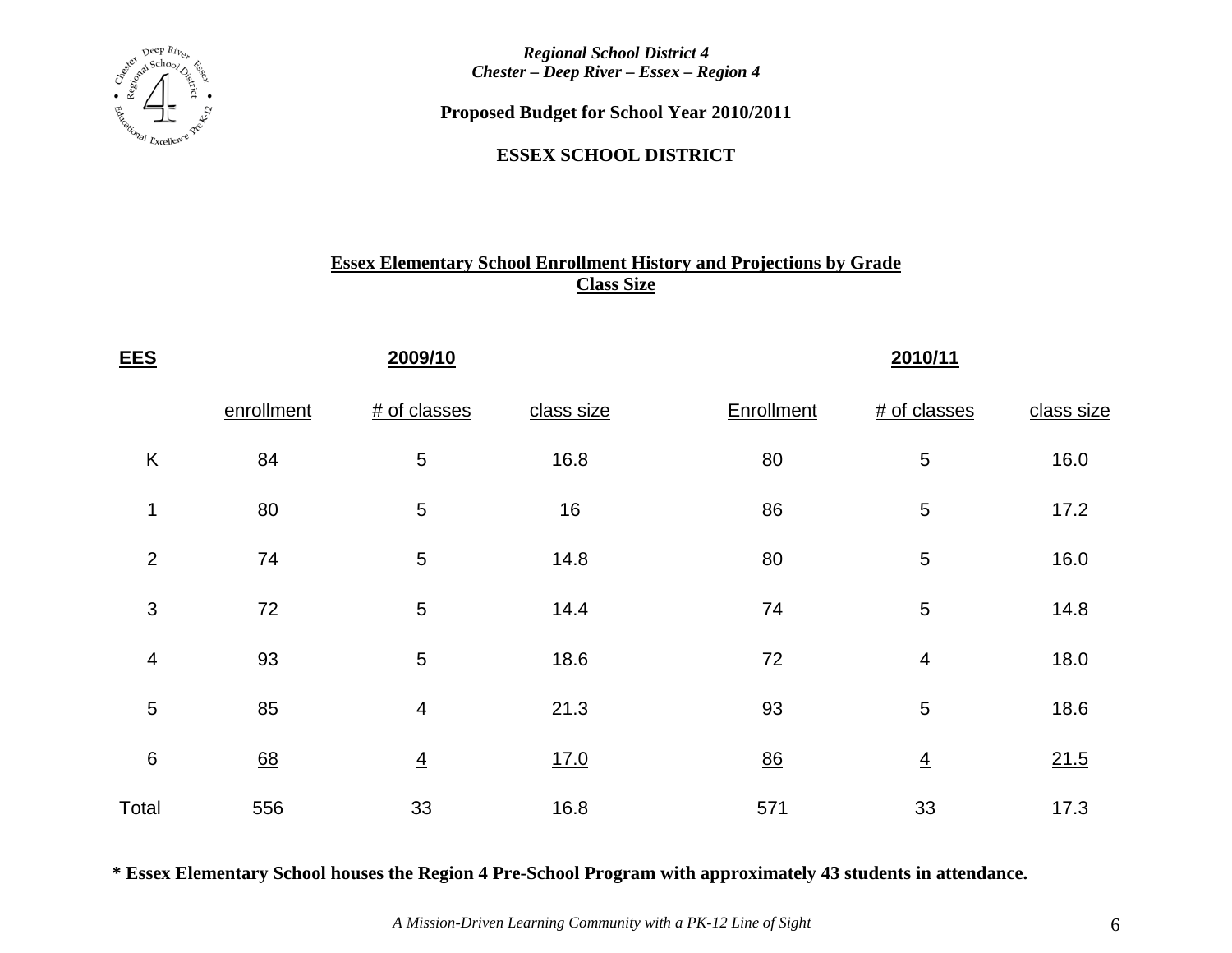

**Proposed Budget for School Year 2010/2011**

### **ESSEX SCHOOL DISTRICT**

# **Essex Elementary School Enrollment and Projections**

### **Essex**

|           | $\underline{\mathsf{K}}$ | <u>1</u>                                               | $\overline{2}$ | $\overline{3}$ | $\overline{4}$ | $\overline{5}$ | $\underline{6}$ | <b>Total</b> | sections | class size |
|-----------|--------------------------|--------------------------------------------------------|----------------|----------------|----------------|----------------|-----------------|--------------|----------|------------|
| 2004/05   | 74                       | 68                                                     | 91             | 73             | 85             | 70             | 82              | 543          | 32       | 17.0       |
| 2005/06   | 91                       | 79                                                     | 67             | 89             | 72             | 85             | 69              | 552          | 33       | 16.7       |
| 2006/07   | 69                       | 96                                                     | 80             | 64             | 90             | 71             | 80              | 550          | 33       | 16.7       |
| 2007/08   | 77                       | 71                                                     | 95             | 79             | 68             | 91             | 68              | 549          | 33       | 16.6       |
| 2008/09   | 70                       | 79                                                     | 75             | 97             | 80             | 66             | 90              | 557          | 33       | 16.9       |
| 2009/10   | 84                       | 80<br>Prior year numbers based on October 1 PSIS count | 74             | 72             | 93             | 85             | 68              | 556          | 33       | 16.8       |
| Projected |                          |                                                        |                |                |                |                |                 |              |          |            |
| 2010/11   | 80                       | 86                                                     | 80             | 74             | 72             | 93             | 86              | 571          | 33       | 17.3       |

*A Mission-Driven Learning Community with a PK-12 Line of Sight* 7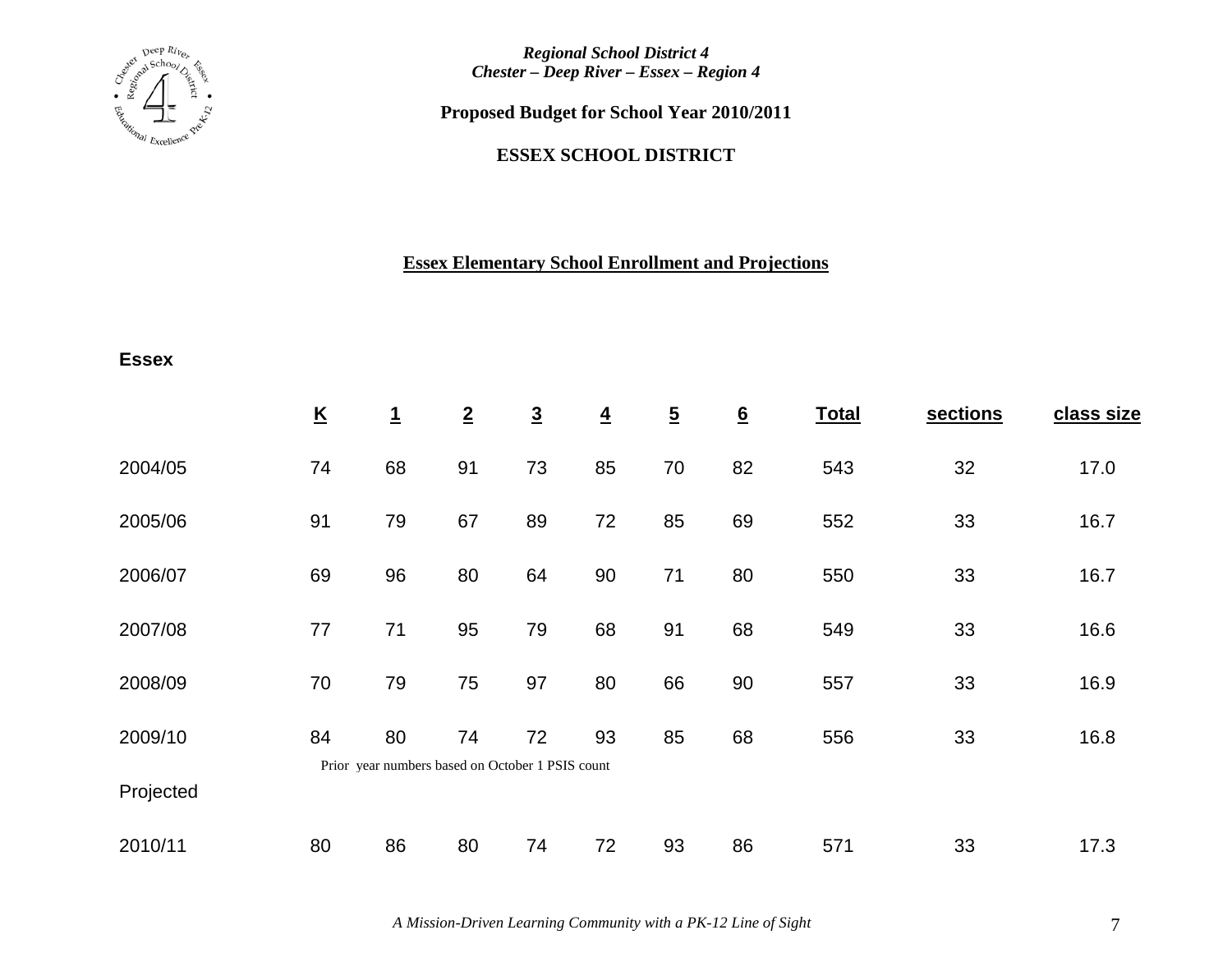

**Proposed Budget for School Year 2010/2011**

### **ESSEX SCHOOL DISTRICT**

### **Budget Overview**

| <b>Budget Drivers</b>            | Increase / (Decrease) | <b>Percent Impact</b> |
|----------------------------------|-----------------------|-----------------------|
| Increases                        |                       |                       |
| Salary increases                 | \$98,136              | 1.39%                 |
| Health and benefits              | \$13,489              | 0.19%                 |
| Special education expenses       | \$2,543               | 0.03%                 |
| Supplies and Textbooks/Workbooks | \$17,676              | 0.25%                 |
| Net Effect of minor increases    | \$12,564              | 0.18%                 |
| <b>Supervision District</b>      | \$75,139              | 1.06%                 |
| Total increases                  | \$219,547             | 3.10%                 |
| Reductions                       |                       |                       |
| <b>Unemployment Compensation</b> | (\$16,757)            | $-0.24%$              |
| Reduction of 1 Teacher Position  | $(\$79,226)$          | $-1.12%$              |
| 2 Additional Retirements         | $(\$35,045)$          | $-0.49%$              |
| Total reductions                 | (\$131,028)           | $-1.85%$              |
|                                  |                       |                       |
| Total budget increase            | \$88,519              | 1.25%                 |

**Overall, the total Essex School District budget estimate for school year 2010/2011 is \$7,196,047 which represents an increase of \$110,878 or 1.56% over the 2009/2010 appropriation.**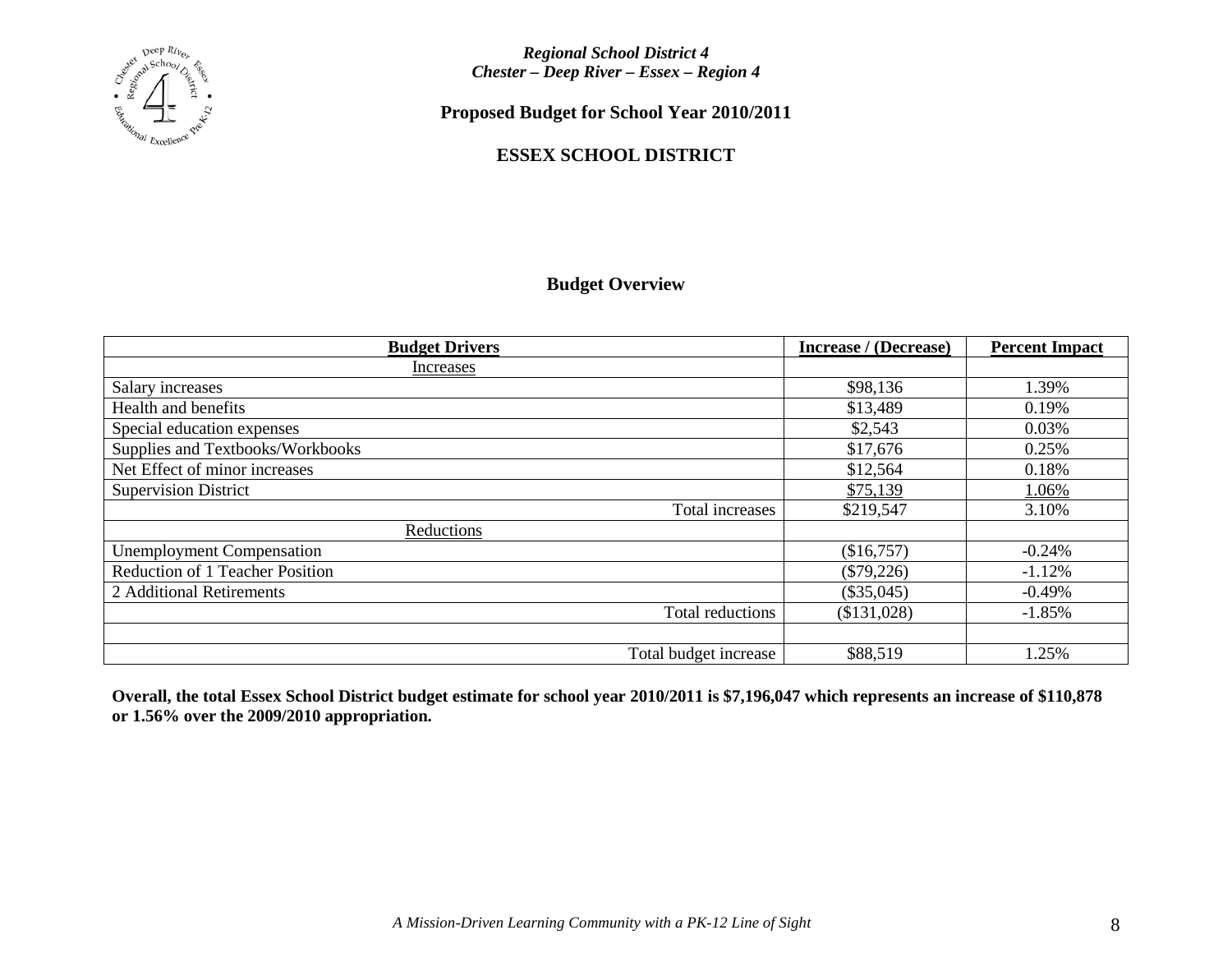### **2010-2011 Analysis of Proposed Budget by Object**

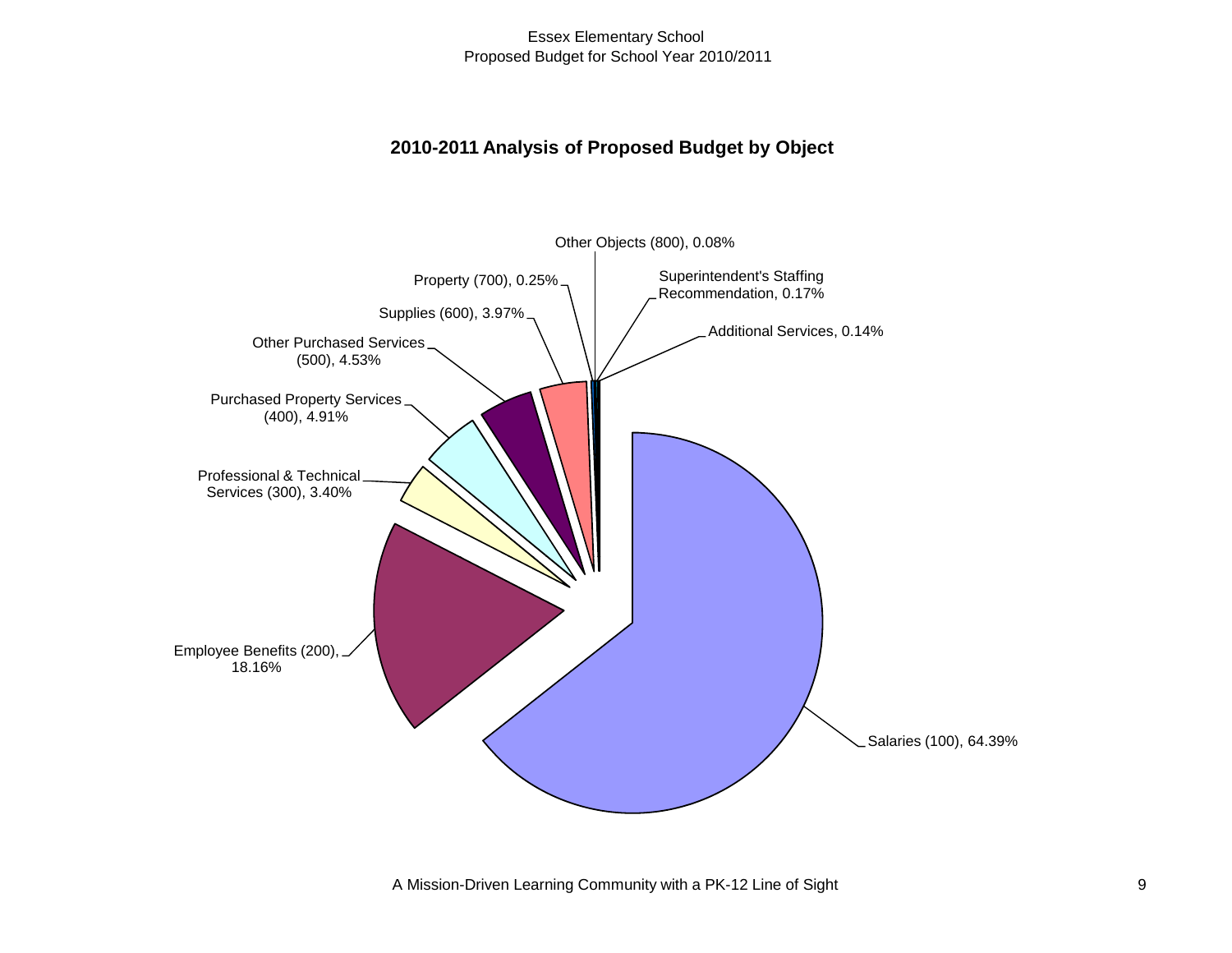|                                                 |               |                |               |                |               | 2009-10       |                 |                                                                                                                                                                         |
|-------------------------------------------------|---------------|----------------|---------------|----------------|---------------|---------------|-----------------|-------------------------------------------------------------------------------------------------------------------------------------------------------------------------|
|                                                 | 2007-08       | 2007-08        | 2008-09       | 2008-09        | 2009-10       | Projected     |                 |                                                                                                                                                                         |
|                                                 | Original      | <b>Actual</b>  | Original      | <b>Actual</b>  | Original      | ixpense as of | 2010-11         |                                                                                                                                                                         |
| <b>BUDGET SUMMARY</b>                           | <b>Budget</b> | <b>Expense</b> | <b>Budget</b> | <b>Expense</b> | <b>Budget</b> | 1/14/2010     |                 | <b>Requested Object Description</b>                                                                                                                                     |
| <b>EXPENDITURES BY OBJECT</b><br><b>CODE</b>    |               |                |               |                |               |               |                 |                                                                                                                                                                         |
| Salaries (100)                                  | 4,229,225     | 4,161,319      | 4,440,661     | 4,429,419      | 4,578,337     | 4,569,256     |                 | 4,632,733 Includes regular and extra compensatory wages for<br>employees                                                                                                |
| Employee Benefits (200)                         | 988,583       | 987,894        | 1,131,140     | 1,131,834      | 1,282,403     | 1,282,403     |                 | 1,306,985 Contractual Benefits for employees including medical, life<br>insurance, annuities and FICA/Medicare.                                                         |
| Professional & Technical Services (300)         | 181,623       | 160,022        | 213,676       | 205,337        | 231,960       | 229,185       | 244,937         | Primarily legal, consulting, rehabilitative, and professional<br>development services performed by outside contractors.                                                 |
| Purchased Property Services (400)               | 328,283       | 362,133        | 354,798       | 351,770        | 350,031       | 350,031       | 353.151         | Expenditures from these accounts are used for upkeep<br>and repairs of school buildings, equipment and leases.                                                          |
| Other Purchased Services (500)                  | 276,775       | 279,467        | 299,767       | 295,299        | 348,845       | 362,826       |                 | 326,136 Expenditures from these accounts are used primarily for<br>out-of-district transportation, communications, out of<br>district tuition, travel, and conferences. |
| Supplies (600)                                  | 298,265       | 297,386        | 320,261       | 321,371        | 267,911       | 267,911       | 285,517         | Includes supplies, materials, textbooks, utilities such as<br>heating fuel.                                                                                             |
| Property (700)                                  | 63,500        | 63,566         | 19,652        | 43,569         | 20,000        | 20,000        |                 | 18,275 Funds from these accounts are used for new and<br>replacement equipment.                                                                                         |
| Other Objects (800)                             | 6,206         | 6,141          | 12,001        | 6,884          | 5,682         | 5,682         |                 | 5,954 These accounts are used to budget for professional<br>memberships.                                                                                                |
| <b>TOTAL</b>                                    | 6,372,460     | 6,317,928      | 6,791,956     | 6,785,483      | 7,085,169     | 7,087,294     | 7,173,688 1.25% | \$88,519<br>Operational & Contractual Increase Page 11                                                                                                                  |
| <b>Superintendent's Staffing Recommendation</b> |               |                |               |                |               |               | 12,377 0.17%    | See Page 12                                                                                                                                                             |
| <b>Additional Services</b>                      |               |                |               |                |               |               |                 | 9,982 0.15%<br>See Page 13                                                                                                                                              |
| <b>GRAND TOTAL</b>                              | 6,372,460     | 6,317,928      | 6,791,956     | 6,785,483      | 7,085,169     | 7,087,294     | 7,196,047 1.56% | \$110,878                                                                                                                                                               |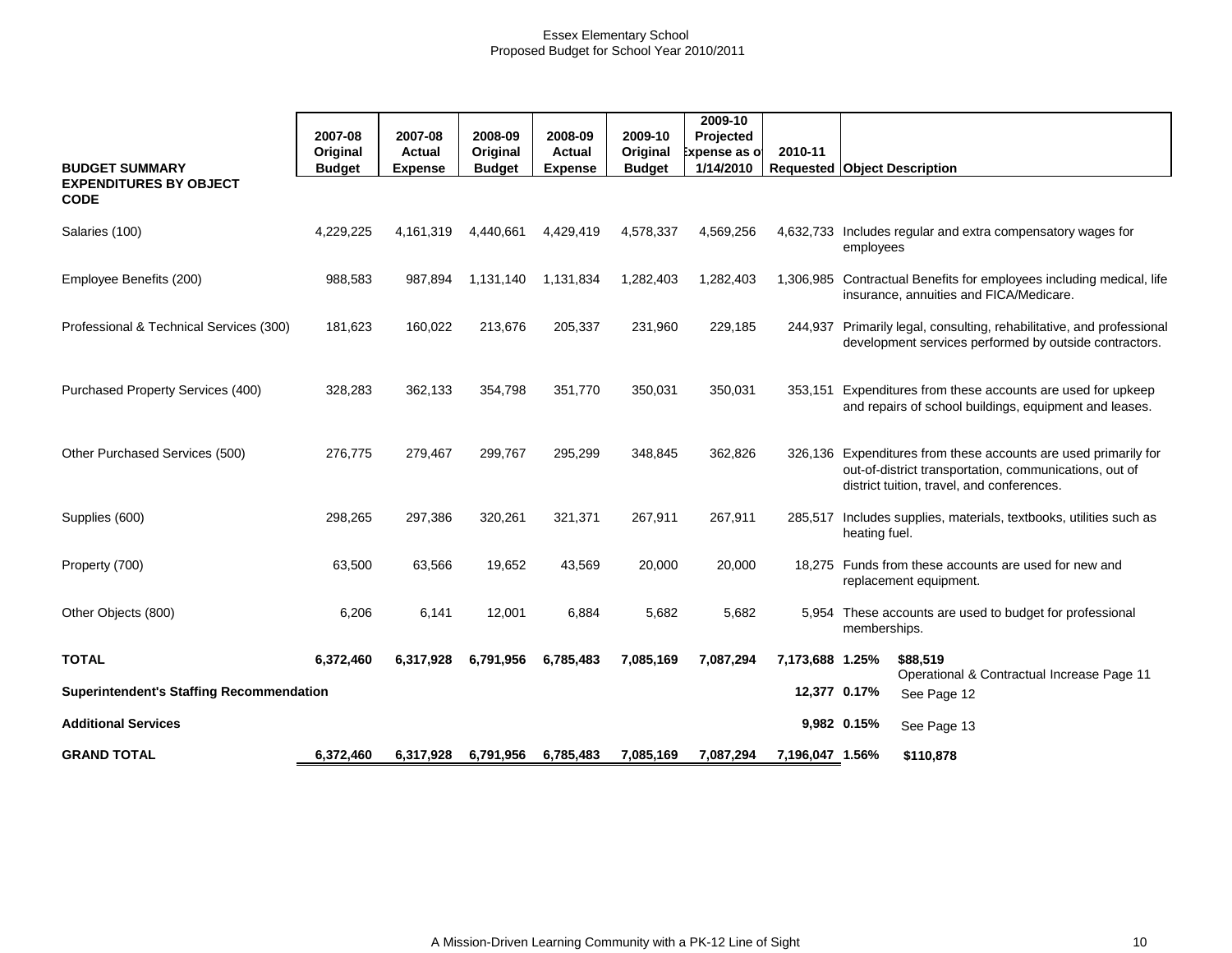#### **ESSEX MAJOR BUDGET DRIVERS**

|                    | 2010-2011                                                              | <b>Amount of</b> | Increase to         |                                                                                                                        |
|--------------------|------------------------------------------------------------------------|------------------|---------------------|------------------------------------------------------------------------------------------------------------------------|
| Line               | <b>Budget Drivers</b>                                                  | <b>Increase</b>  | <b>Total Budget</b> | <b>Explaination</b>                                                                                                    |
|                    | <b>Operational &amp; Contractual Increases:</b>                        |                  |                     |                                                                                                                        |
| Various            | Salary Contractual Increases                                           | \$<br>98,136     |                     | 1.39% Contractual increase for existing staff.                                                                         |
| 5210               | <b>Health Benefits</b>                                                 | \$<br>13,489     |                     | 0.19% Anticipated increase for Health Benefits provided<br>for district employees                                      |
| 5511 & 5561        | OOD Transportation and Tuition                                         | \$<br>2,543      |                     | 0.03% Out of District cost minus anticipated State Excess<br>Cost Reimbursement.                                       |
| 5629 - 5641        | 5610 - 5611 - Supplies & Textbooks/Workbooks                           | \$<br>17,676     |                     | 0.25% Reinstate cuts in supply accounts made in past<br>year                                                           |
| Various            | Net effect of minor increases and<br>decrease among all other accounts | \$<br>12,564     | 0.18%               |                                                                                                                        |
| Various            | Supervision District Increase                                          | \$<br>75.139     | 1.06%               |                                                                                                                        |
|                    | <b>Operational &amp; Contracted Increases</b>                          | 219,547          | 3.10%               |                                                                                                                        |
| <b>Reductions:</b> |                                                                        |                  |                     |                                                                                                                        |
| 5250               | Unemployment Comp.                                                     | \$<br>(16, 757)  |                     | -0.24% Teachers who were affected by the prior year<br>reduction in force have found employment in other<br>districts. |
|                    | Reduction of One Teacher Position                                      | \$<br>(79, 226)  | $-1.12%$            |                                                                                                                        |
|                    | 2 Additional Retirements                                               | \$<br>(35,045)   | $-0.49%$            |                                                                                                                        |
|                    | <b>Total Reductions</b>                                                | \$<br>(131, 028) | $-1.85%$            |                                                                                                                        |
|                    | <b>Total Operational and Contractual Cost Increase</b>                 | \$<br>88,519     | 1.25%               |                                                                                                                        |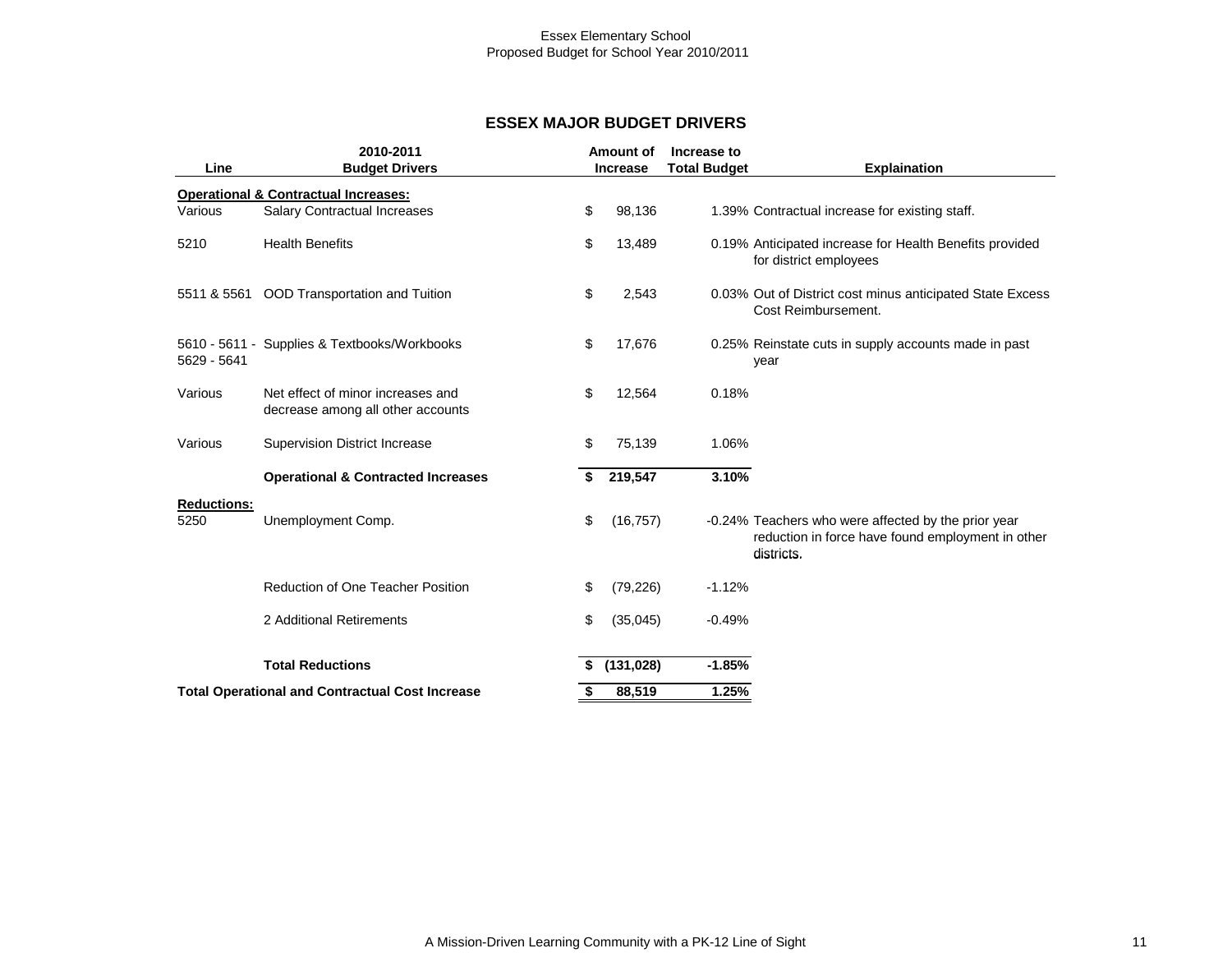| Location<br>FTE.                   | Position                                           | <b>Salary</b> | <b>Benefits</b> | <b>Total</b> | % Increase to       |
|------------------------------------|----------------------------------------------------|---------------|-----------------|--------------|---------------------|
| <b>Certified</b>                   |                                                    |               |                 |              | <b>Total Budget</b> |
|                                    |                                                    | 0.00          | 0.00            | 0.00         | 0.00%               |
| 0.00                               | <b>Certified Total:</b>                            | 0.00          | 0.00            | 0.00         |                     |
| Paras-Educator / Teacher Assistant |                                                    |               |                 |              |                     |
|                                    | New, Library Media Para-Educator - Removed \$8,729 |               |                 |              | 0.00%               |
| 0.50                               | as part of BOF reduction.                          | 0.00          | 0.00            | 0.00         |                     |
| 0.50                               | Para-educator/Teacher Assistant Total:             | 0.00          | 0.00            | 0.00         |                     |
| Coach / Mentor / Extra-Curricular  |                                                    |               |                 |              |                     |
|                                    |                                                    | 0.00          | 0.00            | 0.00         | 0.00%               |
|                                    | Coach/Mentor/Extra-Curricular Total:               | 0.00          | 0.00            | 0.00         |                     |
| <b>Non-Certified</b>               |                                                    |               |                 |              |                     |
| <b>Essex</b><br>0.10               | New, Part-Time Secretary                           | 5,130.00      | 392.00          | 5,522.00     | 0.08%               |
| <b>Essex</b><br>0.00               | Upgrade, Network Tech 10 additional Days           | 1,479.00      | 113.00          | 1,592.00     | 0.02%               |
| <b>Essex</b><br>0.13               | Upgrade, PT Custodian from 10hrs to 15hrs          | 4,889.00      | 374.00          | 5,263.00     | 0.07%               |
| 0.23                               | Non-Certified Total:                               | 11,498.00     | 879.00          | 12,377.00    |                     |
|                                    |                                                    |               |                 |              |                     |
|                                    | Totals:                                            | 11,498.00     | 879.00          | 12,377.00    | 0.17%               |

Notes: Does not include Para's requested on an ongoing, as needed basis.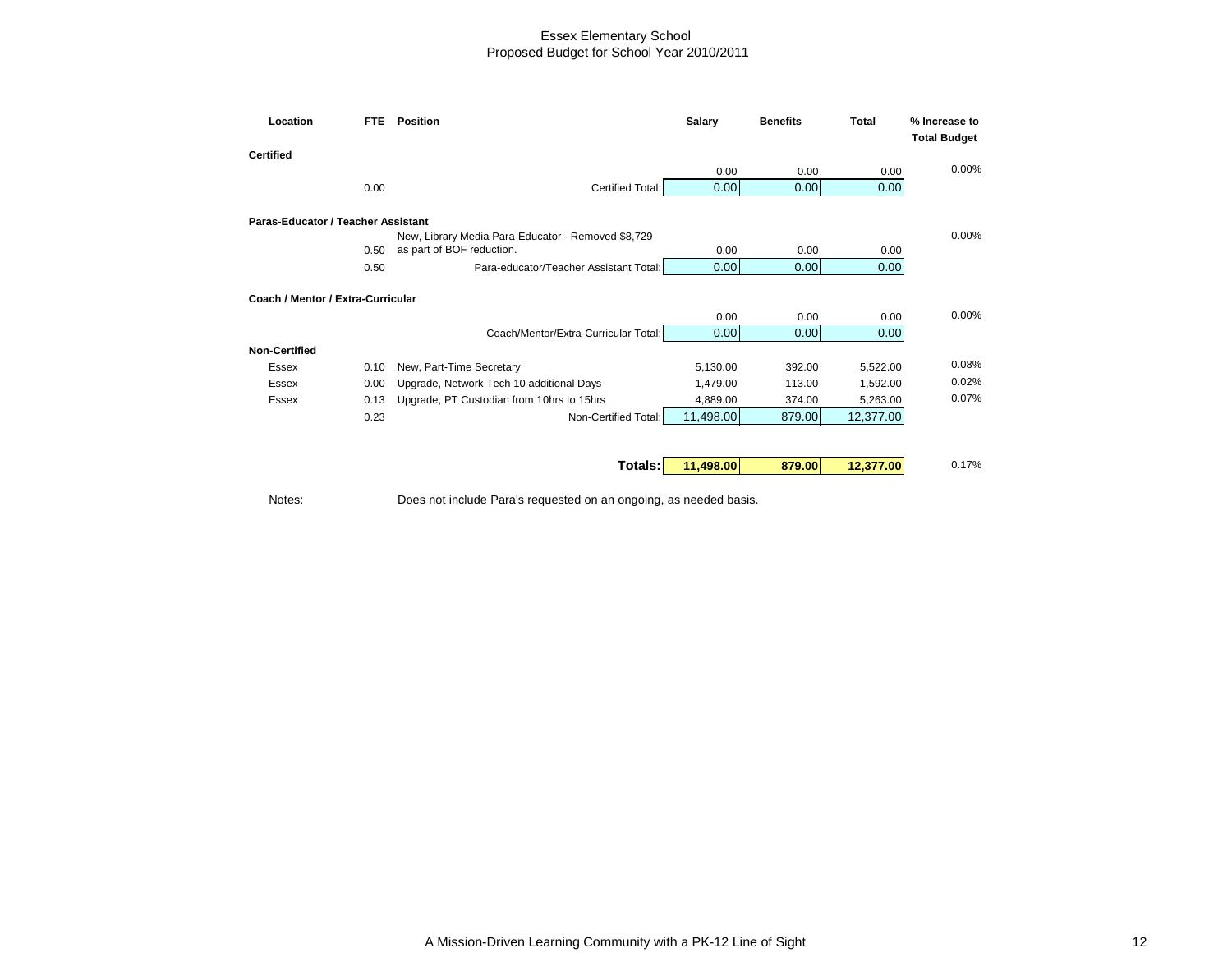### **Additional Services for the Essex Budget**

| Object | Program                                |    | <b>Amount</b> | % Increase to<br><b>Total Budget</b> | <b>Description</b>                                                                                                                                                                                                                           |
|--------|----------------------------------------|----|---------------|--------------------------------------|----------------------------------------------------------------------------------------------------------------------------------------------------------------------------------------------------------------------------------------------|
| 5430   | Capital Sinking Fund Contribut \$      |    |               | 0.00%                                | Additional Capital Sinking Fund contribution to be<br>utilized for building improvements. Removed \$27,500<br>as part of BOF reduction                                                                                                       |
| 5430   | Pave gravel parking area               | \$ |               | 0.00%                                | Pave gravel parking area to make for a more<br>permanent and easily maintained parking area.<br>Removed \$10,000 request                                                                                                                     |
| 5440   | Tech Lease - 2 SmartBoards             | S  | 1,770         | 0.02%                                | Smartboards have become pivotal in the educational<br>experience and have drastically enhanced the<br>curriculum. Removed 4 smartboards @ 3541                                                                                               |
| 5730   | Door Access Control for Gym I \$       |    | 3,000         | 0.04%                                | Currently the gym door needs to be propped open<br>when classes are held outside creating a security<br>issue. The new system would allow the teachers to be<br>able to lock the doors on the way out and entry at the<br>end of the period. |
| 5730   | Cab Attachment for Tractor             | \$ | 3,900         | 0.06%                                | The cab attachement will help protect the staff from<br>the elements while they using the tractor. This has<br>been requested for several years.                                                                                             |
| 5730   | TV Mounts - A wing, 8 Classes \$ 1,312 |    |               | 0.02%                                | Mount TV's in the classrooms to help enhance the<br>curriculum. Removed 5 mounts @ 2,188                                                                                                                                                     |
| 5730   | 10 Folding Tables                      | \$ |               | 0.00%                                | The new lighter tables would replace the old heavy<br>tables. The current tables are difficult to move around<br>and do pose possible workers compensation issues<br>due to their weight. Removed 1200 request.                              |
|        | <b>Total</b>                           | \$ | 9.982         | 0.14%                                |                                                                                                                                                                                                                                              |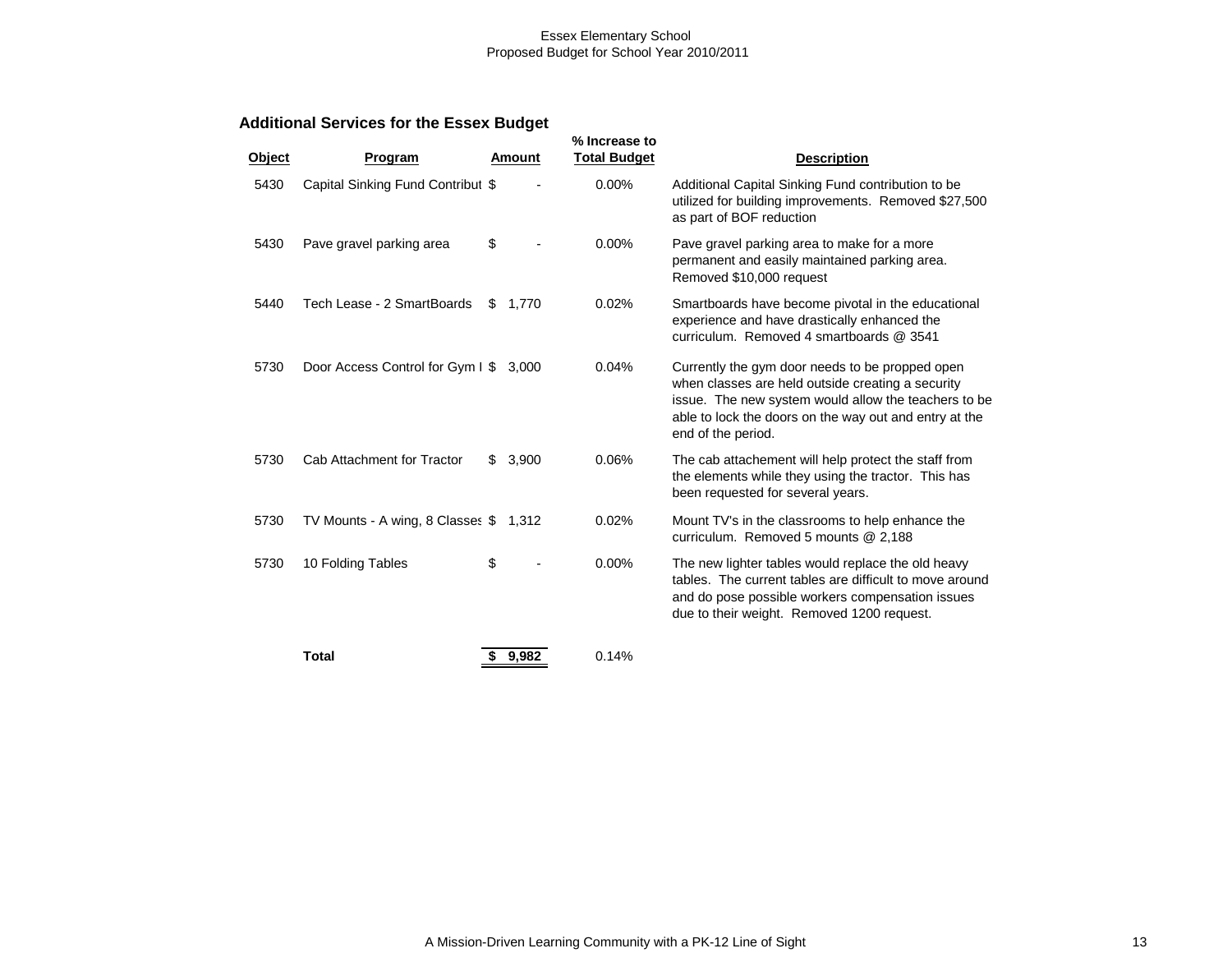| Object         | <b>Description</b>                  | 2007-2008     | 2007-08      | 2008-2009     | 2008-09        | 2009-2010     | 2009-2010 | 2010-2011 | <b>Object Description</b>                                                                                                                                                                                          |
|----------------|-------------------------------------|---------------|--------------|---------------|----------------|---------------|-----------|-----------|--------------------------------------------------------------------------------------------------------------------------------------------------------------------------------------------------------------------|
|                |                                     | Original      | Actual       | Original      | Actual         | Original      | Projected | Requested |                                                                                                                                                                                                                    |
|                |                                     | <b>Budget</b> | Expense      | <b>Budget</b> | Expense        | <b>Budget</b> |           |           |                                                                                                                                                                                                                    |
|                |                                     |               |              |               |                |               |           |           |                                                                                                                                                                                                                    |
|                | <b>OBJECT 100 - SALARIES:</b>       |               |              |               |                |               |           |           |                                                                                                                                                                                                                    |
| 5111           | School Administration Salary        | 216,017       | 216,017      | 222,812       | 222,812        | 229,883       | 229,883   | 236.999   | Includes salaries of the Principal and Assistant Principal.                                                                                                                                                        |
| 5113           | <b>Teachers Salaries</b>            | 2,169,434     | 2,109,829    | 2,198,614     | 2,199,730      | 2,270,118     | 2,268,879 | 2,194,233 | Contractual salaries for teachers. One teacher is returning from leave of<br>absences at higher rates then current long term substitutes.                                                                          |
| 5114           | <b>Secretary Salaries</b>           | 105,840       | 109,175      | 118,879       | 115,476        | 123,561       | 123,561   | 120,905   | Salaries for secretaries                                                                                                                                                                                           |
| 5115           | <b>Custodian Salaries</b>           | 173,679       | 171,942      | 186,408       | 185,255        | 203,105       | 203,115   | 203.194   | Salaries for custodians and Maintenance Supervisor                                                                                                                                                                 |
| 5116           | <b>Nurse Salary</b>                 | 39,247        | 42,902       | 40,924        | 44,595         | 42,541        | 42,755    | 43,576    | Salaries for school nurse.                                                                                                                                                                                         |
| 5118           | Cafeteria Salary                    | $\sim$        | $\mathbf{r}$ | $\mathbf{r}$  | $\blacksquare$ | $\sim$        | 6,000     | 6,000     | Salaries for cafeteria program.                                                                                                                                                                                    |
| 5119           | Para Educators Salaries             | 221,212       | 228,131      | 309,031       | 306.352        | 306,113       | 303,465   | 322.844   | Wages for para-educators.                                                                                                                                                                                          |
| 5120           | Network Technician Salary           | 32,560        | 23,054       | 29,636        | 31,304         | 30,821        | 30,902    | 32,392    | Salary for network technician.                                                                                                                                                                                     |
| 5123           | Substitute Teachers Salary          | 50,000        | 37,131       | 50,000        | 40,362         | 50,000        | 44,201    | 50.000    | Daily rate of \$75 for the anticipated annual number of substitute days.<br>Includes cost of one intern.                                                                                                           |
| 5124           | Substitute Secretary/Para-Educators | 7,700         | 5,402        | 7,800         | 9,416          | 10,194        | 10,194    | 10,200    | To provide coverage for when secretaries and para-educators are absent.                                                                                                                                            |
| 5126           | Summer Part Time Custodian Salary   | 13,200        | 7,444        | 7,200         | 5,904          | 13,200        | 7,500     |           | 14,000 Summer help for cusodial services                                                                                                                                                                           |
| 5133           | Coaches/Extra-Curricular Salary     | 12,788        | 16,655       | 17,070        | 16,770         | 11,770        | 11,770    | 13.898    | Reflects expenses for 3 Teacher Mentors (\$3018), Homework<br>Club(2848), Student Council Advisor(\$1,510), Drama Advisor(\$949), Math<br>Olympiads(\$1,459), Social Development(\$2,655), and Jazz Band(\$1,459). |
| 5134           | Secretary Overtime                  | 1,750         | 1,789        | 2,000         | 1,874          | 1,500         | 1,500     | 1.500     | Reflects the cost of overtime for the school secretaries and the clerk for the<br>BOE.                                                                                                                             |
| 5135           | <b>Custodian Overtime</b>           | 4,000         | 10,050       | 4,000         | 3,284          | 4,500         | 4,500     | 4,500     | Covers custodians for emergency snow removal, repairs, etc                                                                                                                                                         |
| 5141           | Retirement Incentive Program        |               |              |               |                |               |           | 42,524    | Retirement Incentive Program                                                                                                                                                                                       |
| 5198           | <b>Supervision District</b>         | 1,181,798     | 1,181,798    | 1,246,287     | 1,246,286      | 1,281,031     | 1,281,031 | 1,335,968 | Essex Elementary Schools proportionate share of Supervision District<br>Salaries                                                                                                                                   |
| TOTAL SALARIES |                                     | 4,229,225     | 4,161,319    | 4,440,661     | 4,429,419      | 4,578,337     | 4,569,256 | 4,632,733 |                                                                                                                                                                                                                    |
|                | OBJECT 200 - EMPLOYEE BENEFITS:     |               |              |               |                |               |           |           |                                                                                                                                                                                                                    |
| 5210           | <b>Health Insurance</b>             | 575,000       | 575,000      | 670,680       | 670,680        | 762,197       | 762,197   | 760.092   | To provide contractual health insurance to employees.                                                                                                                                                              |
| 5214           | Life Insurance                      | 5,435         | 5,148        | 5,631         | 4,930          | 5,631         | 5,631     | 5.509     | To provide contractual life insurance to employees.                                                                                                                                                                |
| 5223           | FICA/Medicare                       | 79,120        | 79,962       | 88,442        | 91,646         | 90,706        | 90,706    | 94,229    | Required by statute for all non-certified personnel and certified personnel<br>hired after 4/1/1986.                                                                                                               |
| 5250           | Unemployment Compensation           | 3,000         | 1,000        | 3,000         | 1,089          | 19.757        | 19,757    | 3.000     | Estimated expense based on potential claims due to staff reductions of long<br>term substitutes due to the return of teachers on leave of absence.                                                                 |
| 5260           | <b>Worker's Compensation</b>        | 19,455        | 19,440       | 22,609        | 22,608         | 22,609        | 22,609    | 23.739    | Premium payments, required by statute, for all employees.                                                                                                                                                          |
| 5290           | <b>Other Employee Benefits</b>      | 24,701        | 24,701       | 17,184        | 17,184         | 27,620        | 27,620    | 28,449    | Contractual contributions for non-certified pensions.                                                                                                                                                              |
| 5291           | Annuities                           | 8,237         | 9,008        | 10,254        | 10,356         | 10,254        | 10,254    | 10,378    | Para-educators and Administrators contractual contributions to annuity<br>contracts.                                                                                                                               |
| 5298           | <b>Supervision District</b>         | 273,635       | 273,635      | 313,340       | 313,341        | 343,629       | 343,629   | 381,589   | Essex Elementary Schools proportionate share of Supervision District<br><b>Benefits</b>                                                                                                                            |
|                | <b>TOTAL EMPLOYEE BENEFITS</b>      | 988,583       | 987,894      | 1,131,140     | 1,131,834      | 1,282,403     | 1,282,403 | 1,306,985 |                                                                                                                                                                                                                    |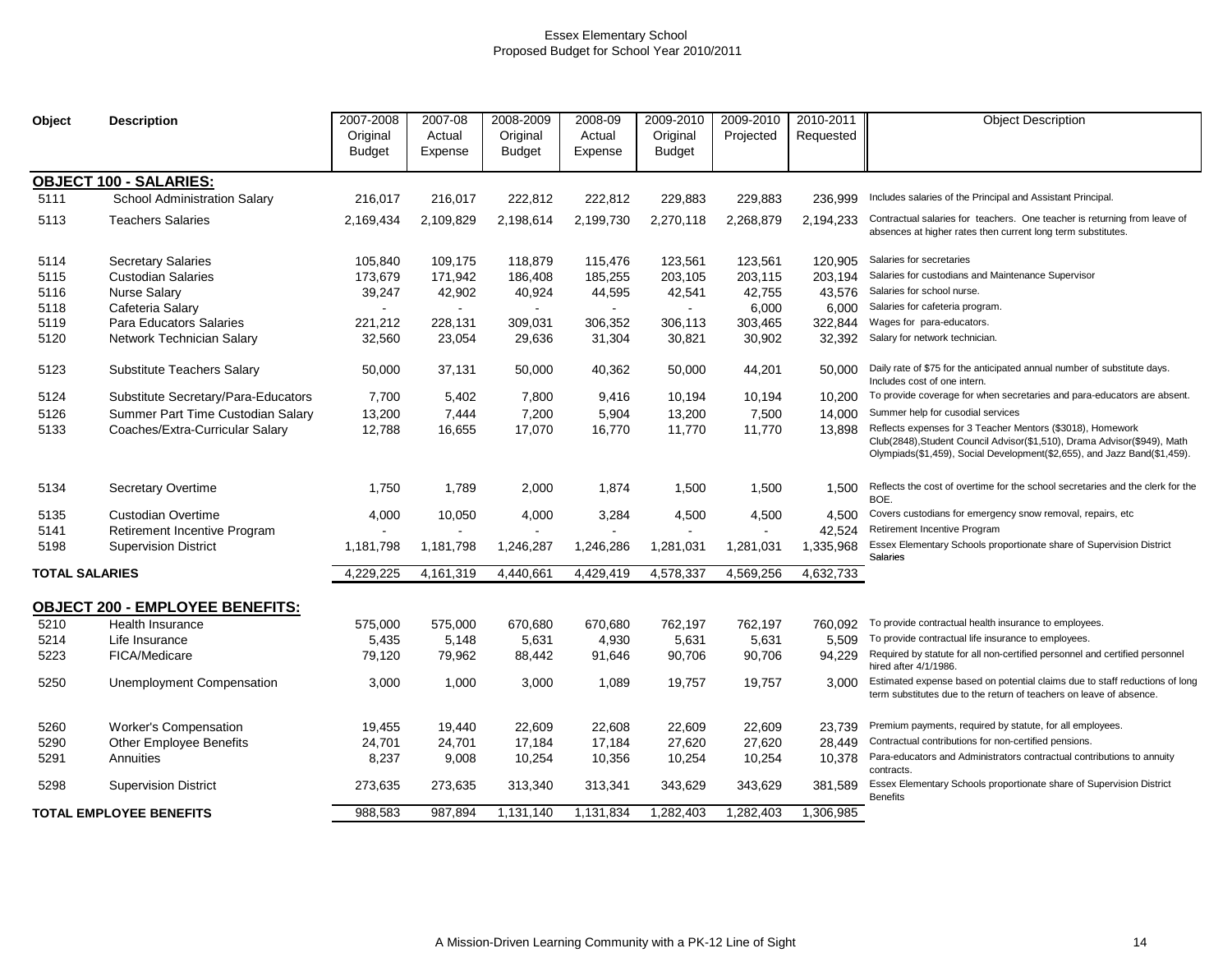| Object | <b>Description</b>                                      | 2007-2008     | 2007-08 | 2008-2009     | 2008-09 | 2009-2010     | 2009-2010 | 2010-2011 | <b>Object Description</b>                                                                                                                                                                                                                                                             |
|--------|---------------------------------------------------------|---------------|---------|---------------|---------|---------------|-----------|-----------|---------------------------------------------------------------------------------------------------------------------------------------------------------------------------------------------------------------------------------------------------------------------------------------|
|        |                                                         | Original      | Actual  | Original      | Actual  | Original      | Projected | Requested |                                                                                                                                                                                                                                                                                       |
|        |                                                         | <b>Budget</b> | Expense | <b>Budget</b> | Expense | <b>Budget</b> |           |           |                                                                                                                                                                                                                                                                                       |
|        |                                                         |               |         |               |         |               |           |           |                                                                                                                                                                                                                                                                                       |
|        | <b>OBJECT 300 - PURCHASED &amp; TECHNICAL SERVICES:</b> |               |         |               |         |               |           |           |                                                                                                                                                                                                                                                                                       |
| 5322   | <b>Professional Development</b>                         | 20,000        | 7,142   | 5,952         | 2,228   | 15,000        | 6,000     | 15,000    | Contractual tuition reimbursement for teachers.                                                                                                                                                                                                                                       |
| 5330   | <b>Other Professional Services</b>                      |               |         |               |         |               |           |           |                                                                                                                                                                                                                                                                                       |
|        | 1215 Special Education                                  | 61,000        | 49,823  | 92,322        | 83,688  | 105,000       | 108,369   | 110.000   | To provide services and consulting for special needs students serviced in<br>district. Also includes special education summer school and tutoring.                                                                                                                                    |
|        | 2134 Health                                             | 400           | 0       | 400           | 0       | 150           | 0         | 150       | To provide for CPR recertification                                                                                                                                                                                                                                                    |
|        | 2135 Physical Therapy                                   | 10,451        | 9,425   | 9,155         | 7,616   | 8,642         | 8,642     | 8.700     | To provide physical therapy for special needs students.                                                                                                                                                                                                                               |
|        | 2135 Testing & Therapy                                  | 14,000        | 9,585   | 15,000        | 16,513  | 19,100        | 22,106    | 19,100    | To provide diagnostic testing and speech therapy for special needs                                                                                                                                                                                                                    |
|        |                                                         |               |         |               |         |               |           |           | students serviced in district.                                                                                                                                                                                                                                                        |
|        | 2310 Other Services                                     | 8,550         | 16,825  | 14,000        | 18,446  | 19,100        | 19,100    | 19,650    | Audit fees, legal fees, and sound equipment services.                                                                                                                                                                                                                                 |
|        | TOTAL OTHER PROFESSIONAL SER\                           | 94,401        | 85,658  | 130,877       | 126,263 | 151,992       | 158,217   | 157,600   |                                                                                                                                                                                                                                                                                       |
| 5398   | <b>Supervision District</b>                             | 67,222        | 67,222  | 76,847        | 76,847  | 64,968        | 64,968    | 72.337    | Essex Elementary Schools proportionate share of Supervision District<br><b>Purchased &amp; Technical Services</b>                                                                                                                                                                     |
|        | <b>TOTAL PURCHASED &amp; TECHNICAL SERVICES</b>         | 181,623       | 160,022 | 213,676       | 205,337 | 231,960       | 229,185   | 244,937   |                                                                                                                                                                                                                                                                                       |
|        |                                                         |               |         |               |         |               |           |           |                                                                                                                                                                                                                                                                                       |
|        | <b>OBJECT 400 - PURCHASED PROPERTY SERVICES:</b>        |               |         |               |         |               |           |           |                                                                                                                                                                                                                                                                                       |
| 5411   | Water                                                   | 7,662         | 5,987   | 7,694         | 5,715   | 7,500         | 7,500     | 7.500     | To provide water for the school.                                                                                                                                                                                                                                                      |
| 5412   | Electricity                                             | 70,000        | 72,070  | 80,000        | 78,837  | 80,000        | 80,000    | 85,000    | To provide electrical energy to the school.                                                                                                                                                                                                                                           |
| 5430   | <b>Repairs &amp; Maintenance</b>                        |               |         |               |         |               |           |           |                                                                                                                                                                                                                                                                                       |
|        | 1109 Music                                              | 1,450         | 1,450   | 1,450         | 1,158   | 1,450         | 1,450     | 1,550     | To provide repairs and maintenance for music equipment.                                                                                                                                                                                                                               |
|        | 1114 Computer Education                                 | 8,400         | 8,269   | 8,244         | 6,231   | 8,000         | 8,000     | 9.000     | To provide repairs and maintenance school technology equipment.                                                                                                                                                                                                                       |
|        | 2134 Health                                             | 100           | 75      | 100           | 75      | 100           | 100       | 100       | To provide repairs and maintenance for the health equipment.                                                                                                                                                                                                                          |
|        | 2223 Audio/Visual                                       | 500           | 500     | 500           | 547     | 500           | 500       | 1,300     | To provide repairs and maintenance for the audio/visual equipment.                                                                                                                                                                                                                    |
|        | 2410 Contracts                                          | 640           | 495     | 829           | 829     | 800           | 800       | 800       | Maintenance for library automation.                                                                                                                                                                                                                                                   |
|        | 2600 Plant Operations                                   | 120,371       | 154,377 | 128,010       | 131,141 | 131,106       | 131,106   | 130,585   | To provide repairs and maintenance contracts for general building<br>maintenance, communications system, heating systems, plumbing, and<br>grounds upkeep. Also includes \$11,229 sinking fund contribution.<br>Removed \$8,771 of sinking fund contribution as part of BOF reduction |
|        | 3000 Cafeteria                                          |               |         | 3,162         | 3,162   | 2,000         | 2,000     | 2,000     | To provide repairs as needed.                                                                                                                                                                                                                                                         |
|        | <b>TOTAL REPAIRS &amp; MAINTENANCE</b>                  | 131,461       | 165,166 | 142,295       | 143,144 | 143,956       | 143,956   | 145,335   |                                                                                                                                                                                                                                                                                       |
|        |                                                         |               |         |               |         |               |           |           |                                                                                                                                                                                                                                                                                       |
| 5440   | Leases                                                  | 103,387       | 103,137 | 110,361       | 109,626 | 110,548       | 110,548   | 108,639   | Equipment lease agreements for technology, copy machines, and musical<br>instruments.                                                                                                                                                                                                 |
| 5498   | <b>Supervision District</b>                             | 15,773        | 15,773  | 14,448        | 14,448  | 8,027         | 8,027     | 6.677     | Essex Elementary Schools proportionate share of Supervision District<br><b>Property Services</b>                                                                                                                                                                                      |
|        | <b>TOTAL PURCHASED PROPERTY SERVICES</b>                | 328,283       | 362,133 | 354,798       | 351,770 | 350,031       | 350,031   | 353,151   |                                                                                                                                                                                                                                                                                       |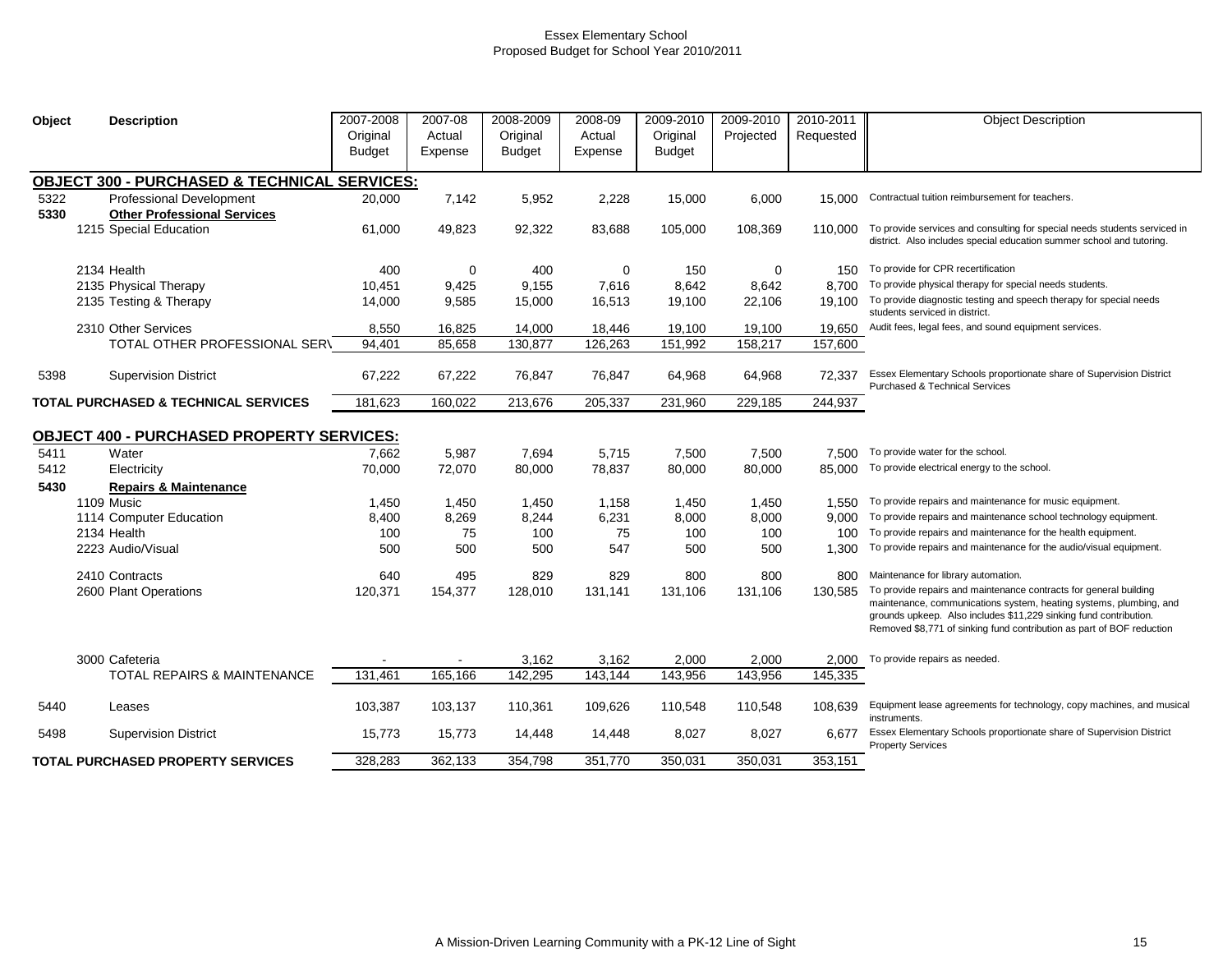| Object       | <b>Description</b>                                                | 2007-2008<br>Original<br>Budget | 2007-08<br>Actual<br>Expense | 2008-2009<br>Original<br><b>Budget</b> | 2008-09<br>Actual<br>Expense | 2009-2010<br>Original<br><b>Budget</b> | 2009-2010<br>Projected | 2010-2011<br>Requested | <b>Object Description</b>                                                                                                                                     |
|--------------|-------------------------------------------------------------------|---------------------------------|------------------------------|----------------------------------------|------------------------------|----------------------------------------|------------------------|------------------------|---------------------------------------------------------------------------------------------------------------------------------------------------------------|
|              | <b>OBJECT 500 - OTHER PURCHASED SERVICES:</b>                     |                                 |                              |                                        |                              |                                        |                        |                        |                                                                                                                                                               |
| 5511         | Out-of-District Transportation                                    |                                 |                              | 3,000                                  | 3,096                        | 20.000                                 | 23,668                 | 20.000                 | Transportation for student(s) in educational placement outside of EES.<br>Removed \$6,000 as part of BOF reduction.                                           |
| 5515         | Field Trips & School Events                                       | 2,000                           | 1,643                        | 1,400                                  | 2,079                        | 1,618                                  | 1,618                  | 2.744                  | Money provided for transporting students to Unity Days at JWMS, buses for<br>kindergarten orientation and community outreach and enrichment programs,<br>etc. |
| 5520         | Comprehensive Insurance                                           | 17,000                          | 17,372                       | 17,510                                 | 17,354                       | 18,000                                 | 18,000                 | 19.000                 | School portion of premium payments for Property and Liability Insurance.                                                                                      |
| 5530         | Communications                                                    | 7,250                           | 8,008                        | 7,730                                  | 7,355                        | 9.742                                  | 9,742                  | 9.720                  | Cost of telephones for business, internet service is provided by the State at<br>no cost.                                                                     |
| 5540<br>5561 | Advertising<br><b>Tuition</b>                                     | 1,500                           | 388                          |                                        |                              | 500                                    | 500                    | 500                    | Primarily employment advertising in local newspapers                                                                                                          |
|              | 1270 Out-of-District Tuition                                      |                                 |                              | 48,800                                 | 42,080                       | 72,000                                 | 59,717                 | 55,500                 | Tuition for student(s) in educational placement outside of EES. Removed<br>\$64,000 as part of BOF reduction.                                                 |
|              | 1270A Excess Cost Reimb.                                          |                                 | $\blacksquare$               | (29, 528)                              | (29, 528)                    | (34, 043)                              | (11, 447)              | (15.000)               | Reimbursement from State of CT for excessive special education costs.<br>Removed \$15,000 as part of BOF reduction.                                           |
|              | <b>TOTAL TUITION</b>                                              | $\mathbf 0$                     | $\mathbf 0$                  | 19,272                                 | 12,552                       | 37,957                                 | 48,270                 | 40,500                 |                                                                                                                                                               |
| 5580         | <b>Travel &amp; Conference</b><br>2213 Staff Travel & Conferences | 3,500                           | 4,319                        | 4,000                                  | 2,464                        | 3,000                                  | 3,000                  | 3.000                  | Money provided for travel to out-of-district and in-district conferences and<br>professional development seminars and workshops.                              |
|              | 2310 Board of Education                                           | 1.700                           | 862                          | 1,650                                  | 738                          | 1,200                                  | 1,200                  | 1.200                  | Money provided for travel to out-of-district and in-district conferences and<br>professional development seminars and workshops.                              |
|              | 2410 Admin. Travel & Conferences                                  | 2,000                           | 704                          | 300                                    | 140                          | 2,000                                  | 2,000                  | 2.000                  | Contractual amount for travel to out-of-district and in-district conferences<br>and professional development seminars and workshops.                          |
|              | <b>TOTAL TRAVEL &amp; CONFERENCES</b>                             | 7,200                           | 5,885                        | 5,950                                  | 3,342                        | 6,200                                  | 6,200                  | 6,200                  |                                                                                                                                                               |
| 5598         | <b>Supervision District</b>                                       | 241,825                         | 246,171                      | 244,905                                | 249,521                      | 254,828                                | 254,828                | 227,472                | Essex Elementary Schools proportionate share of Supervision District<br><b>Purchased Services</b>                                                             |
|              | TOTAL OTHER PURCHASED SERVICES                                    | 276,775                         | 279,467                      | 299,767                                | 295,299                      | 348,845                                | 362,826                | 326,136                |                                                                                                                                                               |
|              | <b>OBJECT 600 - SUPPLIES:</b>                                     |                                 |                              |                                        |                              |                                        |                        |                        |                                                                                                                                                               |
| 5610         | <b>General Supplies</b><br>1114 Computer Education                | 6,700                           | 6,179                        | 6,700                                  | 8,588                        | 6,700                                  | 6,700                  | 9.000                  | To provide paper, ink, and other supplies for computer education<br>equipment.                                                                                |
|              | 2134 Health                                                       | 2,050                           | 1,361                        | 2,050                                  | 1,628                        | 1,500                                  | 1,500                  | 2.130                  | To provide for health care supplies and Hepatitis vaccine.                                                                                                    |
|              | 2410 Office Supplies                                              | 9,500                           | 9,602                        | 9,500                                  | 10,409                       | 8,500                                  | 8,500                  | 11.000                 | Includes expenses for paper goods, postage, permanent record cards, local<br>purchases, and the parent handbook/calender.                                     |
|              | <b>TOTAL GENERAL SUPPLIES</b>                                     | 18,250                          | 17.142                       | 18,250                                 | 20,625                       | 16,700                                 | 16,700                 | 22,130                 |                                                                                                                                                               |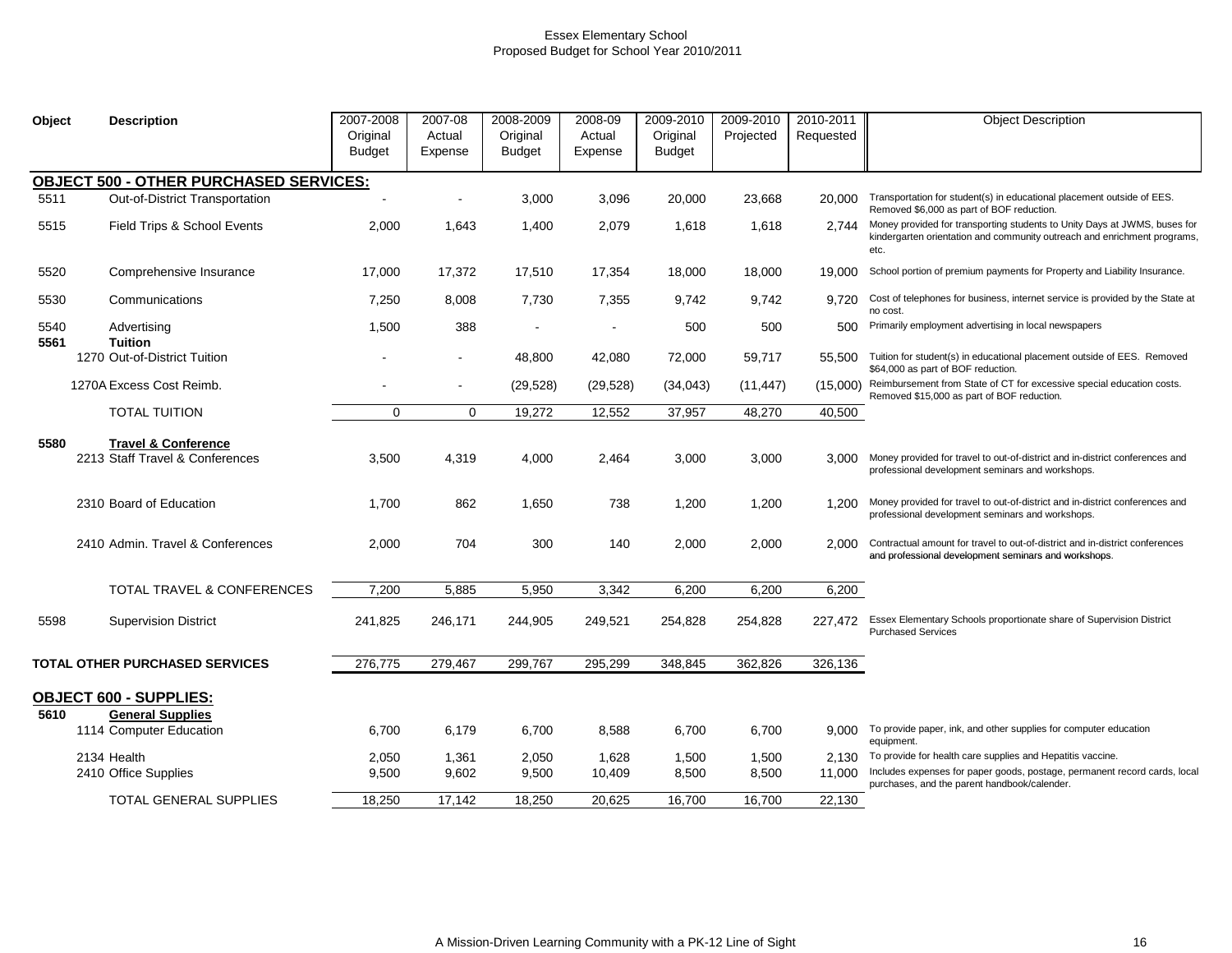| Object |          | <b>Description</b>                                 | 2007-2008     | 2007-08          | 2008-2009               | 2008-09                    | 2009-2010   | 2009-2010            | 2010-2011        | <b>Object Description</b>                                                                                                                              |
|--------|----------|----------------------------------------------------|---------------|------------------|-------------------------|----------------------------|-------------|----------------------|------------------|--------------------------------------------------------------------------------------------------------------------------------------------------------|
|        |          |                                                    | Original      | Actual           | Original                | Actual                     | Original    | Projected            | Requested        |                                                                                                                                                        |
|        |          |                                                    | <b>Budget</b> | Expense          | <b>Budget</b>           | Expense                    | Budget      |                      |                  |                                                                                                                                                        |
| 5611   |          | <b>Instruction Supplies:</b>                       |               |                  |                         |                            |             |                      |                  |                                                                                                                                                        |
|        | 1101 Art |                                                    | $\mathbf 0$   | $\mathbf 0$      | $\mathbf 0$             | $\mathbf 0$                | 0           | 0                    |                  | 7,000 Purchase of instructional supplies for the art program.                                                                                          |
|        |          |                                                    |               |                  |                         |                            |             |                      |                  |                                                                                                                                                        |
|        |          | 1103 Language Arts                                 | 0             | 0                | 0                       | 0                          | 0           | 0                    | 4,295            | Purchase of instructional supplies for the language arts program.                                                                                      |
|        |          | 1104 Foreign Language (FLES)                       | $\mathbf 0$   | $\mathbf 0$      | 0                       | $\mathbf 0$                | 0           | 0                    | 1,180            | Purchase of instructional supplies for the foreign language program.                                                                                   |
|        |          | 1107 Kindergarten                                  | $\Omega$      | 0                | $\Omega$                | 0                          | 0           | 0                    | 1,484            | Purchase of instructional supplies for the kindergarten program.                                                                                       |
|        |          | 1108 Mathematics                                   | 0             | 0                | $\Omega$                | $\mathbf 0$                | $\Omega$    | $\Omega$             | 2,037            | Purchase of instructional supplies for the math program.                                                                                               |
|        |          | 1109 Music                                         | 0             | $\mathbf 0$      | $\Omega$                | $\mathbf 0$                | $\Omega$    | $\Omega$             | 472              | Purchase of instructional supplies for the music program.                                                                                              |
|        |          | 1110 Physical Education                            | 0             | 0                | $\Omega$                | $\mathbf 0$                | 0           | $\Omega$             | 3.349            | Purchase of instructional supplies for the physical ed. program.                                                                                       |
|        |          | 1111 Reading                                       | 0             | $\mathbf 0$      | $\Omega$                | $\mathbf 0$                | 0           | $\Omega$             | 1,564            | Purchase of instructional supplies for the reading program.                                                                                            |
|        |          | 1112 Science                                       | $\Omega$      | $\Omega$         | $\Omega$                | $\Omega$                   | $\Omega$    | $\Omega$             | 2,147            | Purchase of instructional supplies for the science program.                                                                                            |
|        |          | 1113 Social Studies                                | 0             | 0                | $\Omega$                | $\mathbf 0$                | 0           | $\Omega$             | 405              | Purchase of instructional supplies for the social studies program.                                                                                     |
|        |          | 1114 Computer Education Software                   | 0             | 0                | $\Omega$                | $\mathbf 0$                | 0           | $\Omega$             |                  | () Purchase of instructional supplies for the computer ed. program.                                                                                    |
|        |          | 1116 Study Skills Program                          | $\Omega$      | $\Omega$         | 0                       | $\Omega$                   | $\Omega$    | $\Omega$             | 616              | Purchase of instructional supplies for the study skills program.                                                                                       |
|        |          | 1117 Early Literacy (Skills Groups & TLC)          | 0             | $\mathbf 0$      | $\mathbf 0$             | $\mathbf 0$                | $\Omega$    | $\Omega$             | 247              | Purchase of instructional supplies for the early literacy program.                                                                                     |
|        |          | 1190 Testing (Incl Scoring Services)               | 0             | 0                | $\Omega$                | 0                          | 0           | $\Omega$             | 0                | To provide for all consumable materials necessary to conduct testing.                                                                                  |
|        |          |                                                    |               |                  |                         |                            |             |                      |                  |                                                                                                                                                        |
|        |          | 1209 Enrichment Projects<br>1210 Talented & Gifted | $\Omega$<br>0 | $\mathbf 0$<br>0 | $\Omega$<br>$\mathbf 0$ | $\mathbf 0$<br>$\mathbf 0$ | 0<br>0      | $\Omega$<br>$\Omega$ | $\mathbf 0$<br>8 | Purchase of instructional supplies for enrichment projects.<br>Purchase of instructional supplies for the talented & gifted program.                   |
|        |          |                                                    |               |                  |                         |                            |             |                      |                  |                                                                                                                                                        |
|        |          | 1215 Special Education                             | 0             | 0                | $\Omega$                | $\mathbf 0$                | 0           | $\Omega$             | 531              | Purchase of instructional supplies for the special education program.                                                                                  |
|        |          | 2120 Guidance                                      | 0             | 0                | 0                       | 0                          | 0           | 0                    | 0                | Purchase of instructional supplies for the guidance program.                                                                                           |
|        |          | 2222 Library                                       | 0             | $\mathbf 0$      | $\mathbf 0$             | $\mathbf 0$                | 0           | $\Omega$             | 647              | To provide for materials necessary for the library.                                                                                                    |
|        |          | 2223 Audio Visual                                  | 0             | 0                | $\mathbf 0$             | $\pmb{0}$                  | 0           | $\Omega$             | 3,685            | To provide for materials necessary for the audio visual program.                                                                                       |
|        |          | TOTAL INSTRUCTION MATERIALS                        | $\mathbf 0$   | $\mathbf 0$      | $\mathbf 0$             | $\mathbf 0$                | $\mathbf 0$ | $\mathbf 0$          | 29,667           |                                                                                                                                                        |
|        |          |                                                    |               |                  |                         |                            |             |                      |                  |                                                                                                                                                        |
| 5613   |          | <b>Operations Maintenance Supplies</b>             | 17,500        | 19,529           | 18,000                  | 17,919                     | 18,000      | 18,000               | 18.500           | General maintenance                                                                                                                                    |
| 5624   |          | <b>Heating Fuel Oil</b>                            | 73,892        | 64,156           | 92,369                  | 92,369                     | 68,852      | 68,852               | 68.600           | Based on an estimated usage of 28,000 gallons of #2 Fuel Oil at \$2.45 per<br>gallon.                                                                  |
| 5629   |          | General Instructional Supplies                     | 25,000        | 25,068           | 28,000                  | 27,970                     | 30,000      | 30,000               | 31,500           | Includes pens, writing and copy paper, pencils, rulers, clips, staples, etc.<br>used for instruction.                                                  |
| 5641   |          | <b>Instruction Materials:</b>                      |               |                  |                         |                            |             |                      |                  |                                                                                                                                                        |
|        | 1101 Art |                                                    | 4,500         | 4,585            | 5,568                   | 5,845                      | 6,000       | 6,000                |                  | 0 Purchase of new and replacement materials for instruction for the art                                                                                |
|        |          |                                                    |               |                  |                         |                            |             |                      |                  | program.                                                                                                                                               |
|        |          | 1103 Language Arts                                 | 8,644         | 8,679            | 12,680                  | 16,652                     | 10,511      | 10,511               |                  | 8,608 Purchase of new and replacement textbooks and supporting materials for<br>instruction for the language arts program.                             |
|        |          | 1104 Foreign Language (FLES)                       | 2,659         | 3,896            | 2,563                   | 1,182                      | 1,445       | 1,445                | 120              | Purchase of new and replacement textbooks and supporting materials for<br>instruction for the foreign language program.                                |
|        |          | 1107 Kindergarten                                  | 1,483         | 1,301            | 1,591                   | 1,823                      | 1,067       | 1,067                | 1,002            | Purchase of new and replacement textbooks and supporting materials for<br>instruction for the kindergarten program.                                    |
|        |          | 1108 Mathematics                                   | 34,799        | 42,780           | 19,335                  | 27,306                     | 14,000      | 14,000               | 10.455           | Purchase of new and replacement materials for instruction for the math<br>program.                                                                     |
|        |          | 1109 Music                                         | 4,638         | 4,587            | 4,329                   | 5,356                      | 3,089       | 3,089                |                  | 2,963 Purchase of new and replacement materials for instruction for the music<br>program.                                                              |
|        |          | 1110 Physical Education                            | 2,676         | 2,668            | 3,023                   | 5,858                      | 4,776       | 4,776                | $\Omega$         | Purchase of new and replacement textbooks and supporting materials for                                                                                 |
|        |          | 1111 Reading                                       | 17,061        | 17,176           | 20,083                  | 13,473                     | 9,037       | 9,037                |                  | instruction for the physical ed. program.<br>15,170 Purchase of new and replacement textbooks and supporting materials for                             |
|        |          | 1112 Science                                       | 9,815         | 5,693            | 10,117                  | 6,147                      | 3,882       | 3,882                | $\Omega$         | instruction for the reading program.<br>Purchase of new and replacement textbooks and supporting materials for<br>instruction for the science program. |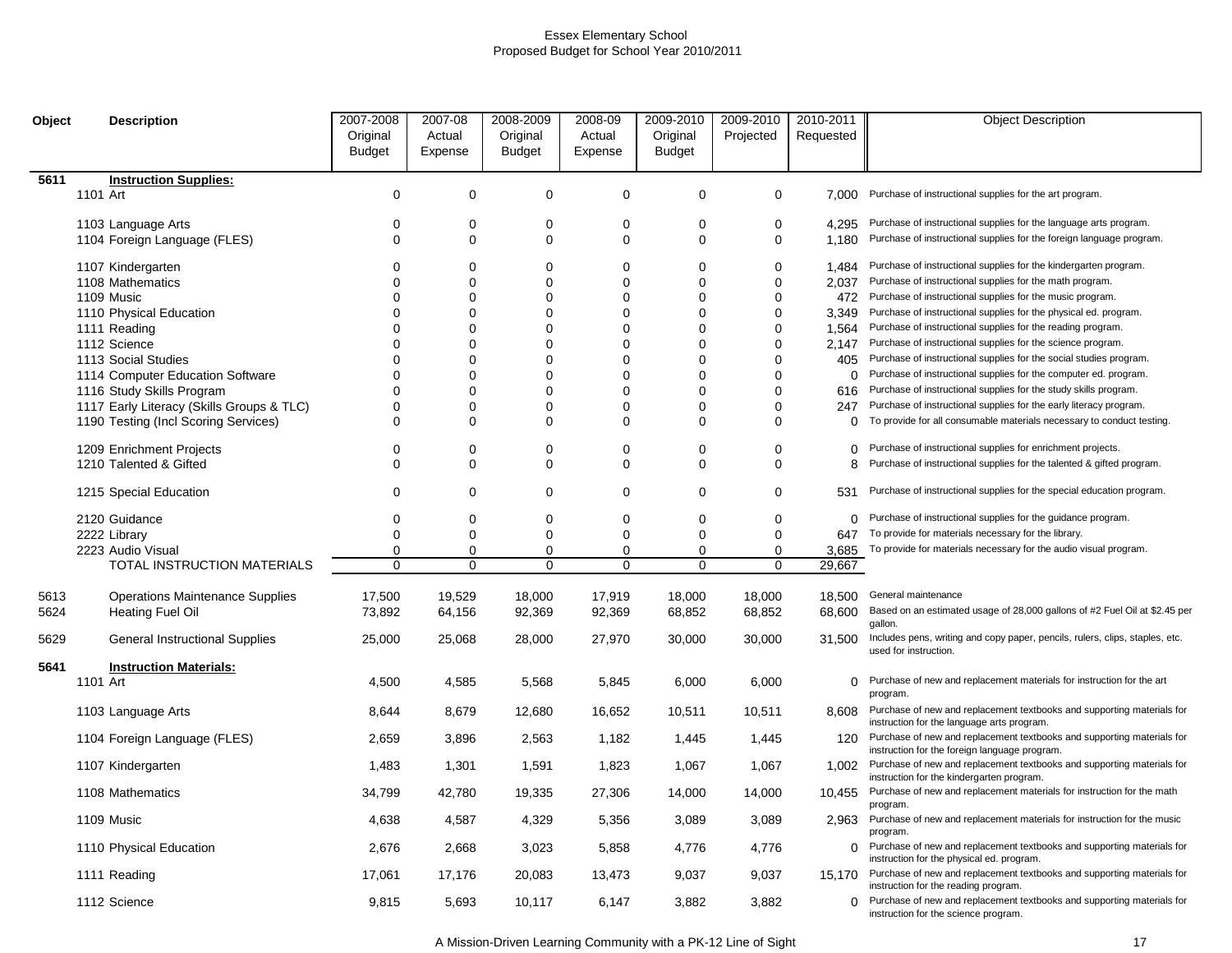| Object                |          | <b>Description</b>                        | 2007-2008<br>Original | 2007-08<br>Actual | 2008-2009<br>Original | 2008-09<br>Actual | 2009-2010<br>Original | 2009-2010<br>Projected | 2010-2011<br>Requested | <b>Object Description</b>                                                                                                      |
|-----------------------|----------|-------------------------------------------|-----------------------|-------------------|-----------------------|-------------------|-----------------------|------------------------|------------------------|--------------------------------------------------------------------------------------------------------------------------------|
|                       |          |                                           | <b>Budget</b>         | Expense           | <b>Budget</b>         | Expense           | <b>Budget</b>         |                        |                        |                                                                                                                                |
|                       |          | 1113 Social Studies                       | 5,387                 | 12,665            | 4,939                 | 4,595             | 447                   | 447                    | 773                    | Purchase of new and replacement textbooks and supporting materials for<br>instruction for the social studies program.          |
|                       |          | 1114 Computer Education Software          | 1,000                 | 1,055             | 1,000                 | 849               | 1,000                 | 1,000                  | 1.000                  | Purchase of new and replacement materials for instruction for the computer<br>ed. program.                                     |
|                       |          | 1116 Study Skills Program                 | 2,000                 | $\mathbf 0$       | 2,000                 | 1,309             | 2,000                 | 2,000                  | 2.000                  | Purchase of new and replacement materials for instruction for the study<br>skills program.                                     |
|                       |          | 1117 Early Literacy (Skills Groups & TLC) | 983                   | 937               | 1,208                 | 1,763             | 2,526                 | 2,526                  | 231                    | Purchase of new and replacement textbooks and supporting materials for<br>instruction for the early literacy program.          |
|                       |          | 1190 Testing (Incl Scoring Services)      | 6,188                 | 4,733             | 5,865                 | 3,109             | 5,450                 | 5,450                  | 6,258                  | To provide for all consumable materials necessary to conduct testing.                                                          |
|                       |          | 1209 Enrichment Projects                  | 1,500                 | 1,354             | 1,500                 | 0                 | 2,500                 | 2,500                  |                        | 1.500 Purchase of new and replacement textbooks and supporting materials for<br>instruction for enrichment projects.           |
|                       |          | 1210 Talented & Gifted                    | 1,300                 | 1,111             | 1,259                 | 1,183             | 3,089                 | 3,089                  |                        | 2.212 Purchase of new and replacement textbooks and supporting materials for<br>instruction for the talented & gifted program. |
|                       |          | 1215 Special Education                    | 5,886                 | 5,532             | 6,510                 | 6,769             | 8,682                 | 8,682                  | 9.191                  | Purchase of new and replacement textbooks and supporting materials for<br>instruction for the special education program.       |
|                       |          | 2120 Guidance                             | 1,415                 | 1,433             | 1,800                 | 1,571             | 1,800                 | 1,800                  |                        | 2,000 Purchase of new and replacement materials for instruction for the guidance<br>program.                                   |
|                       |          | 2222 Library                              | 739                   | 836               | 877                   | 1,193             | 720                   | 720                    | $\Omega$               | To provide for materials necessary for the library.                                                                            |
|                       |          | 2223 Audio Visual                         | 3,586                 | 3,152             | 3,862                 | 3,783             | 3,683                 | 3,683                  | 300                    | To provide for materials necessary for the audio visual program.                                                               |
|                       |          | TOTAL INSTRUCTION MATERIALS               | 116,259               | 124,173           | 110,109               | 109,766           | 85,704                | 85,704                 | 63,783                 |                                                                                                                                |
| 5642                  |          | Library & Professional Books              | 11,882                | 11,836            | 12,386                | 11,576            | 10,000                | 10,000                 | 10.000                 | New and replacement books, magazines and professional materials                                                                |
| 5698                  |          | <b>Supervision District</b>               | 35,482                | 35,482            | 41,147                | 41,147            | 38,655                | 38,655                 | 41.337                 | Essex Elementary Schools proportionate share of Supervision District<br>Supplies                                               |
| <b>TOTAL SUPPLIES</b> |          |                                           | 298,265               | 297,386           | 320,261               | 321,371           | 267,911               | 267,911                | 285,517                |                                                                                                                                |
|                       |          | <b>OBJECT 700 - PROPERTY:</b>             |                       |                   |                       |                   |                       |                        |                        |                                                                                                                                |
| 5730                  |          | <b>Equipment</b>                          |                       |                   |                       |                   |                       |                        |                        |                                                                                                                                |
|                       | 1101 Art |                                           | 0                     | $\mathbf 0$       | $\Omega$              | 0                 | $\Omega$              | 0                      |                        | () Purchase of new and replacement equipment which supports the art<br>program                                                 |
|                       |          | 1103 English/Language Arts                | 0                     | $\mathbf 0$       | 0                     | 0                 | 226                   | 226                    | $\Omega$               | Purchase of new and replacement equipment which supports the language<br>arts program                                          |
|                       |          | 1104 Foreign Language (FLES)              | 0                     | 0                 | 0                     | 0                 | 0                     | $\mathbf 0$            |                        | 230 Purchase of new and replacement equipment which supports the foreign<br>language program                                   |
|                       |          | 1107 Kindergarten                         | 0                     | 0                 | 0                     | 217               | 287                   | 287                    | 854                    | Purchase of new and replacement equipment which supports the<br>kindergarten program                                           |
|                       |          | 1109 Music                                | $\mathbf 0$           | $\mathbf 0$       | 9,138                 | 9,138             | 0                     | $\mathbf 0$            |                        | 888 Purchase of new and replacement equipment which supports the music<br>program                                              |
|                       |          | 1110 Physical Education                   | $\Omega$              | $\mathbf 0$       | 0                     | 0                 | 0                     | $\mathbf 0$            | $\Omega$               | Purchase of new and replacement equipment which supports the physical<br>ed. program                                           |
|                       |          | 1111 Reading                              | 0                     | $\mathbf 0$       | 0                     | 0                 | 746                   | 746                    | 716                    | Purchase of new and replacement equipment which supports the reading<br>program                                                |
|                       |          | 1112 Science                              | 0                     | $\mathbf 0$       | 0                     | 4,365             | $\mathbf 0$           | 0                      | 4,665                  | Purchase of new and replacement equipment which supports the science<br>program                                                |
|                       |          | 1215 Special Education                    | 4,000                 | 4,126             | 3,911                 | 3,363             | 4,000                 | 4,000                  | 4,727                  | Purchase of new and replacement assistive technology equipment which<br>supports the special education program                 |
|                       |          | 2223 Audio/Visual                         | 0                     | 0                 | 0                     | 0                 | 0                     | 0                      | $\Omega$               | Purchase of new and replacement equipment which supports the audio<br>visual program                                           |
|                       |          | 2600 Plant Operations                     | 9,500                 | 9,441             | 6,603                 | 26,485            | 14,741                | 14,741                 | 5.300                  | Purchase of new and replacement equipment which supports the plant<br>operations.                                              |
|                       |          | <b>TOTAL EQUIPMENT</b>                    | 13.500                | 13,567            | 19,652                | 43,569            | 20,000                | 20.000                 | 17.380                 |                                                                                                                                |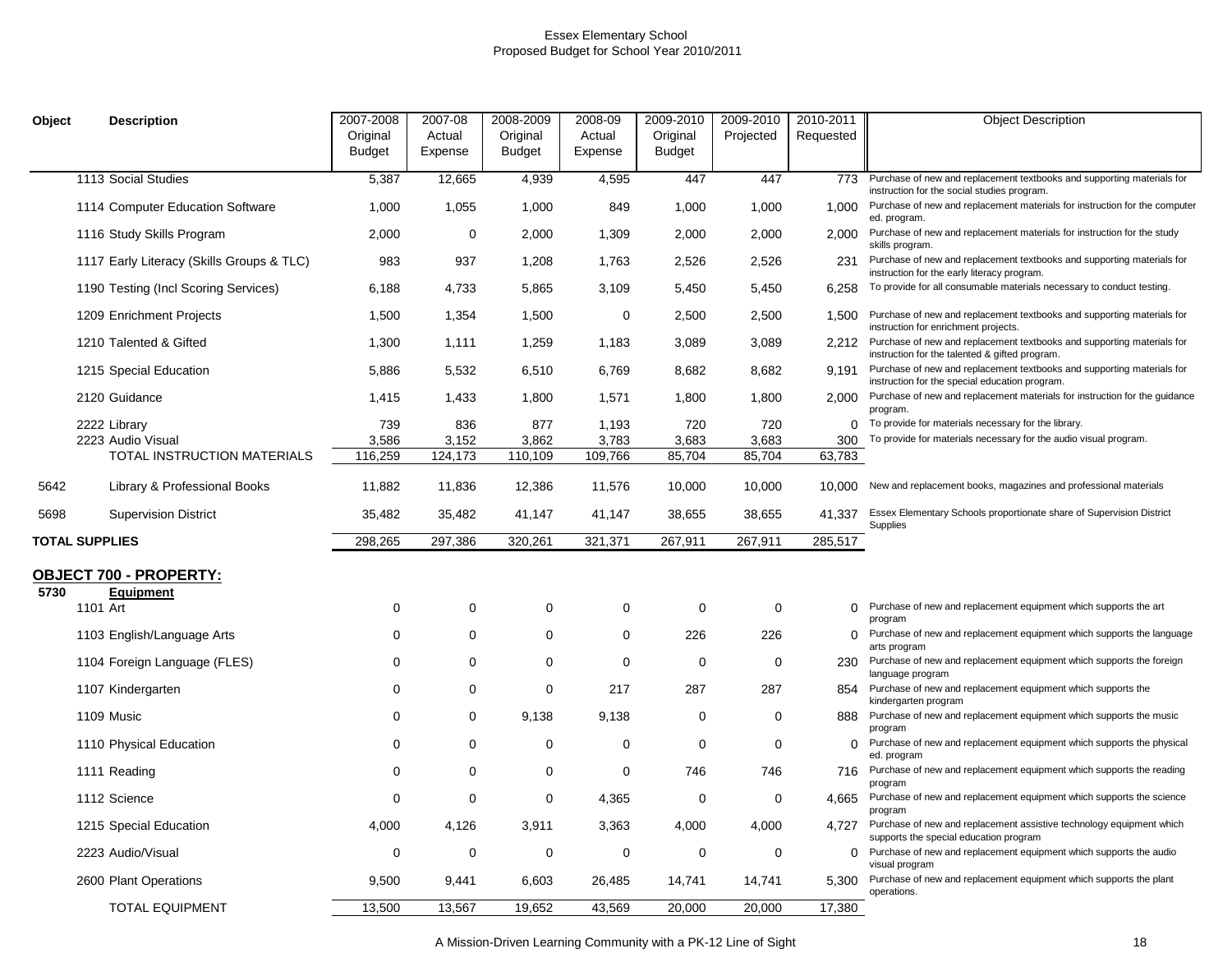| Object       | <b>Description</b>                                                           |                    | 2007-2008<br>Original<br><b>Budget</b> | 2007-08<br>Actual<br>Expense | 2008-2009<br>Original<br><b>Budget</b> | 2008-09<br>Actual<br>Expense | 2009-2010<br>Original<br>Budget | 2009-2010<br>Projected   | 2010-2011<br>Requested |              | <b>Object Description</b>                                                                                                                |
|--------------|------------------------------------------------------------------------------|--------------------|----------------------------------------|------------------------------|----------------------------------------|------------------------------|---------------------------------|--------------------------|------------------------|--------------|------------------------------------------------------------------------------------------------------------------------------------------|
| 5710<br>5798 | <b>Building Construction</b><br><b>Supervision District</b>                  |                    | 50,000                                 | 49,999                       | $\blacksquare$<br>$\blacksquare$       |                              | $\overline{\phantom{a}}$        | $\overline{\phantom{a}}$ | 895                    | Equipment    | To provide funds for items needed for the new building addition.<br>Essex Elementary Schools proportionate share of Supervision District |
|              | <b>TOTAL PROPERTY</b>                                                        |                    | 63,500                                 | 63,566                       | 19,652                                 | 43,569                       | 20,000                          | 20,000                   | 18,275                 |              |                                                                                                                                          |
| 5810         | <b>OBJECT 800 - OTHER OBJECTS:</b><br>Dues & Fees<br>2310 Board of Education |                    | 2,450                                  | 2,496                        | 2,569                                  | 2,569                        | 2,800                           | 2,800                    | 2,600                  |              | Connecticut Association of Boards of Education dues.                                                                                     |
|              | 2410 School Dues & Fees                                                      |                    | 1,939                                  | 1,828                        | 2,124                                  | 1,623                        | 520                             | 520                      | 990                    |              | Connecticut Association of Schools and Learn dues                                                                                        |
|              | <b>TOTAL DUES &amp; FEES</b>                                                 |                    | 4,389                                  | 4,324                        | 4,693                                  | 4,192                        | 3,320                           | 3,320                    | 3,590                  |              |                                                                                                                                          |
| 5898         | <b>Supervision District</b>                                                  |                    | 1,817                                  | 1,817                        | 7,308                                  | 2,692                        | 2,362                           | 2,362                    | 2,364                  |              | Essex Elementary Schools proportionate share of Supervision District                                                                     |
|              | <b>TOTAL OTHER OBJECTS</b>                                                   |                    | 6,206                                  | 6,141                        | 12,001                                 | 6,884                        | 5,682                           | 5,682                    | 5,954                  |              |                                                                                                                                          |
| I Total      |                                                                              | <b>TOTAL</b>       | 6,372,460                              | 6,317,928                    | 6,791,956                              | 6,785,483                    | 7,085,169                       | 7,087,294                | 7,173,688 1.25%        |              | Operational & Contractual Increase<br>See Page 11                                                                                        |
|              | <b>Superintendent's Staffing Recommendation</b>                              |                    |                                        |                              |                                        |                              |                                 |                          |                        | 12,377 0.17% | See Page 12                                                                                                                              |
|              | <b>Additional Services</b>                                                   |                    |                                        |                              |                                        |                              |                                 |                          |                        | 9,982 0.15%  | See Page 13                                                                                                                              |
|              |                                                                              | <b>GRAND TOTAL</b> | 6,372,460                              | 6,317,928                    | 6,791,956                              | 6,785,483                    | 7,085,169                       | 7,087,294                | 7,196,047 1.56%        |              |                                                                                                                                          |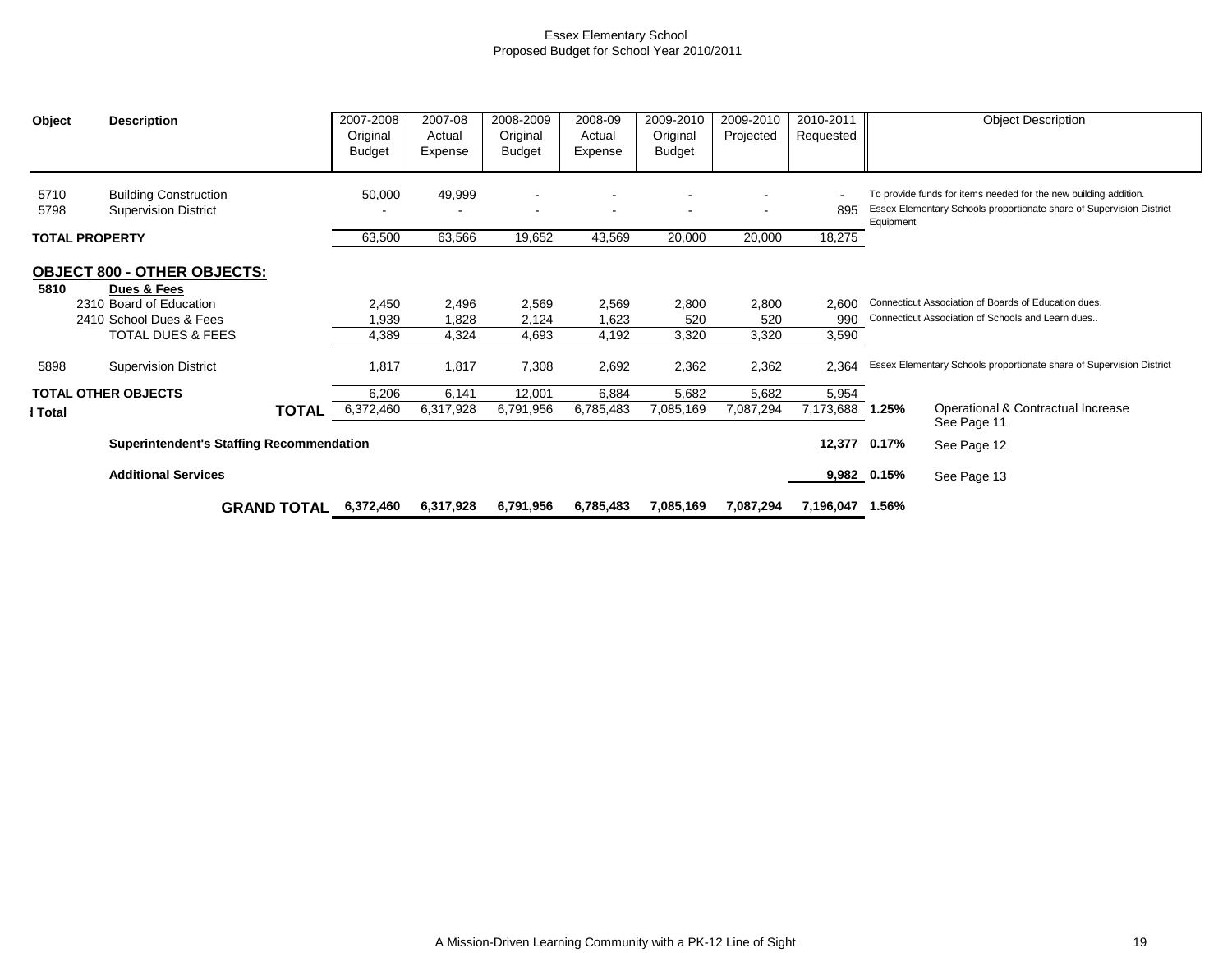### **ESSEX ELEMENTARY STAFFING ANALYSIS**

|                 |                                           | 09-10 Budget | 10-11 Proposed | <b>Adjustments</b> |
|-----------------|-------------------------------------------|--------------|----------------|--------------------|
| <b>Position</b> | <b>Description</b>                        |              |                |                    |
| 5111            | <b>Administration</b>                     | 2.0          | 2.0            | 0.0                |
| 5113            | <b>Teachers K-6 Classroom</b>             |              |                |                    |
|                 | Kindergarten                              | 2.5          | 2.5            | 0.0                |
|                 | 1st Grade                                 | 5.0          | 5.0            | 0.0                |
|                 | 2nd Grade                                 | 5.0          | 5.0            | 0.0                |
|                 | 3rd Grade                                 | 5.0          | 5.0            | 0.0                |
|                 | 4th Grade                                 | 5.0          | 4.0            | $-1.0$             |
|                 | 5th Grade                                 | 4.0          | 5.0            | 1.0                |
|                 | 6th Grade                                 | 4.0          | 4.0            | 0.0                |
|                 | <b>Teachers Special Area</b>              |              |                |                    |
|                 | <b>Library Media Specialist</b>           | 1.0          | 1.0            | 0.0                |
|                 | <b>Physical Education</b>                 | 1.5          | 1.5            | 0.0                |
|                 | <b>TLC Coordinator</b>                    | 0.8          | 0.8            | 0.0                |
|                 | <b>Reading Consultant</b>                 | 2.0          | 2.0            | 0.0                |
|                 | Math Resource Teacher                     | 1.0          | 0.0            | $-1.0$             |
|                 | Social Worker                             | 1.0          | 1.0            | 0.0                |
|                 | Special Education                         | 0.0          | 0.0            | 0.0                |
|                 | <b>Total Teachers</b>                     | 37.8         | 36.8           | $-1.0$             |
| 5114            | <b>Secretaries</b>                        | 2.7          | 2.8            | 0.1                |
| 5115            | <b>Custodians</b>                         | 4.25         | 4.38           | 0.13               |
| 5116            | <b>Nurse</b>                              | 1.0          | 1.0            | 0.0                |
| 5119            | <b>Para-educators / Teacher Assistant</b> |              |                |                    |
|                 | <b>Special Education</b>                  | 9.9          | 9.9            | 0.0                |
|                 | <b>TLC</b>                                | 4.0          | 4.0            | 0.0                |
|                 | Kindergarten                              | 2.5          | 2.5            | 0.0                |
|                 | Health                                    | 0.5          | 0.5            | 0.0                |
|                 | Library                                   | 0.0          | 0.0            | 0.0                |
|                 | <b>Total Para-educators/Teacher Asst</b>  | 16.9         | 16.9           | 0.0                |
| 5120            | <b>Network Technicians</b>                | 1.0          | 1.0            | 0.0                |
|                 | <b>TOTALS</b>                             | 65.65        | 64.88          | $-0.77$            |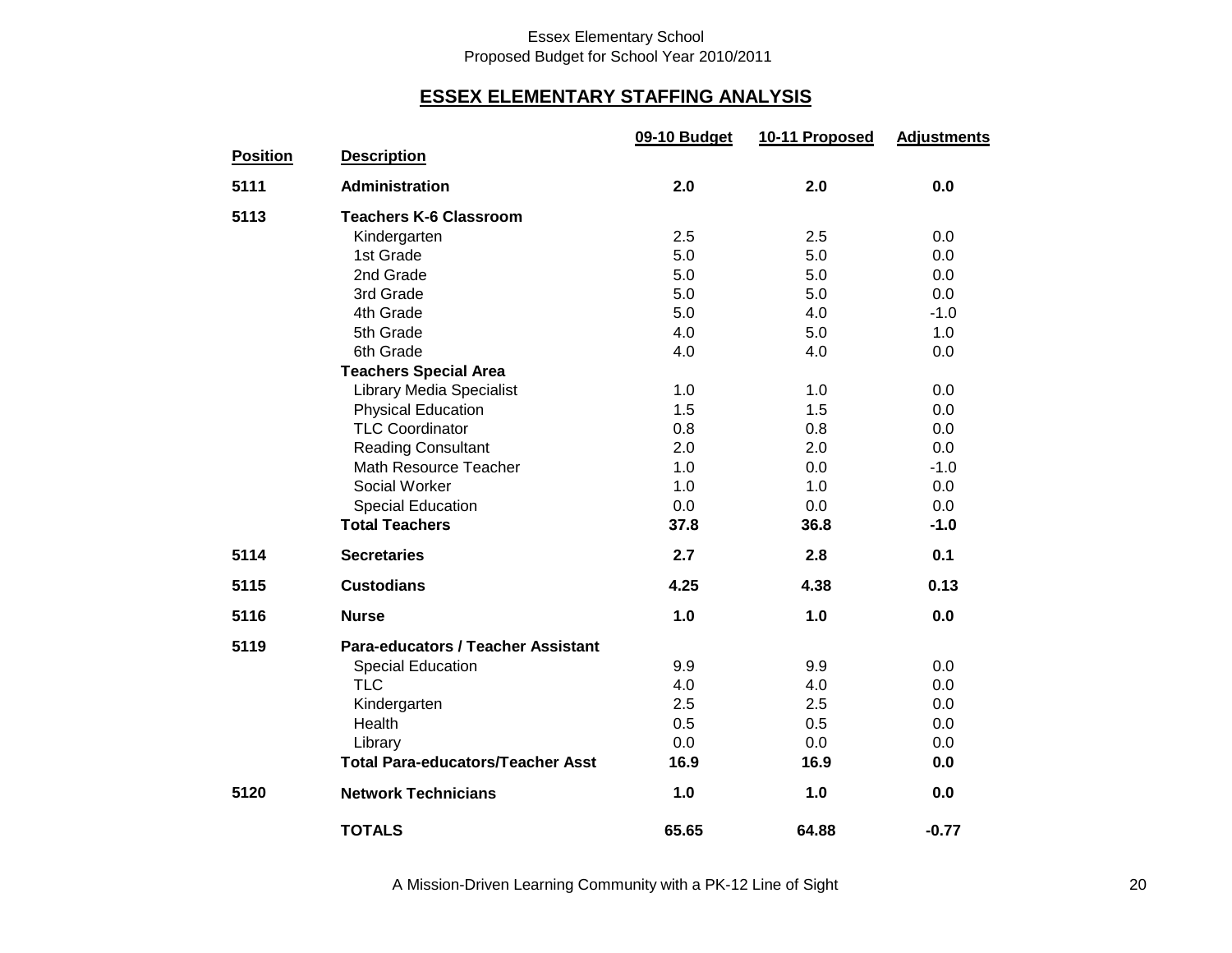| <b>Essex Budget</b><br><b>By Function Code</b> |              |                                   | 2007-2008<br><b>Budget</b> | 2007-2008<br>Actual  | 2008-2009<br><b>Budget</b> | 2008-2009<br>Actual | 2009-2010<br><b>Budget</b> | 2009-2010<br>Projection | 2010-2011<br>Requested | % Over<br>Prior Year<br><b>Budget</b> | % Over<br><b>Prior Year</b><br>Projection |
|------------------------------------------------|--------------|-----------------------------------|----------------------------|----------------------|----------------------------|---------------------|----------------------------|-------------------------|------------------------|---------------------------------------|-------------------------------------------|
| <b>1101 ART</b>                                |              |                                   |                            |                      |                            |                     |                            |                         |                        |                                       |                                           |
| 310016                                         | 5641         | <b>ART BID LIST</b>               | $\mathbf 0$                | $\pmb{0}$            | 0                          | 0                   | $\mathbf 0$                | 0                       | $\mathbf 0$            |                                       |                                           |
| 311016                                         | 5611         | <b>SUPPLIES ART</b>               | $\mathbf 0$                | $\mathbf 0$          | 0                          | 0                   | $\mathbf 0$                | 0                       | 7,000                  |                                       |                                           |
| 311016                                         | 5641         | ART TEXTBOOK/WORKBOOK             | 4,500                      | 4,585                | 5,568                      | 5,845               | 6,000                      | 6,000                   | 0                      |                                       |                                           |
| 311017                                         | 5730         | <b>ART EQUIPMENT</b>              | 0                          | 0                    | 0                          | 0                   | 0                          | 0                       | 0                      |                                       |                                           |
| <b>TOTAL ART</b>                               |              |                                   | 4,500                      | 4,585                | 5,568                      | 5,845               | 6,000                      | 6,000                   | 7,000                  | 16.67%                                | 16.67%                                    |
|                                                |              |                                   |                            |                      |                            |                     |                            |                         |                        |                                       |                                           |
| <b>1103 LANGUAGE ARTS</b>                      |              |                                   |                            |                      |                            |                     |                            |                         |                        |                                       |                                           |
| 311036                                         | 5611         | SUPPLIES LANGUAGE                 | 0                          | 0                    | 0                          | 0                   | $\mathbf 0$                | 0                       | 4,295                  |                                       |                                           |
| 311036                                         | 5641         | <b>TEXTBOOKS LANGUAGE</b>         | 8,644                      | 8,679                |                            | 16,652              |                            |                         |                        |                                       |                                           |
|                                                |              | <b>EQUIPMENT</b>                  |                            |                      | 12,680<br>0                |                     | 10,511                     | 10,511                  | 8,608                  |                                       |                                           |
| 311037                                         | 5730         | <b>TOTAL LANGUAGE ARTS</b>        | 0<br>8,644                 | 0<br>8,679           | 12,680                     | 0<br>16,652         | 226<br>10,737              | 226<br>10,737           | 0<br>12,903            | 20.17%                                | 20.17%                                    |
|                                                |              |                                   |                            |                      |                            |                     |                            |                         |                        |                                       |                                           |
|                                                |              | <b>1104 FOREIGN LANGUAGE/FLES</b> |                            |                      |                            |                     |                            |                         |                        |                                       |                                           |
|                                                |              |                                   |                            |                      |                            |                     |                            |                         |                        |                                       |                                           |
| 311046                                         | 5611         | <b>SUPPLIES FLES</b>              | 0                          | 0                    | 0                          | 0                   | 0                          | 0                       | 1,180                  |                                       |                                           |
| 311046                                         | 5641         | <b>TEXTBOOKS FLES</b>             | 2,659                      | 3,896                | 2,563                      | 1,182               | 1,445                      | 1,445                   | 120                    |                                       |                                           |
| 311047                                         | 5730         | <b>FLES EQUIPMENT</b>             | 0                          | 0                    | 0                          | 0                   | 0                          | 0                       | 230                    |                                       |                                           |
| <b>TOTAL FLES</b>                              |              |                                   | 2,659                      | 3,896                | 2,563                      | 1,182               | 1,445                      | 1,445                   | 1,530                  | 5.88%                                 | 5.88%                                     |
| <b>1107 KINDERGARTEN</b>                       |              |                                   |                            |                      |                            |                     |                            |                         |                        |                                       |                                           |
| 311076                                         | 5611         | SUPPLIES KINDERGARTEN             | $\mathbf 0$                | 0                    | 0                          | 0                   | 0                          | 0                       | 1,484                  |                                       |                                           |
| 311076                                         | 5641         | <b>TEXTBOOKS KINDERGARTEN</b>     | 1,483                      | 1,301                | 1,591                      | 1,823               |                            | 1,067                   | 1,002                  |                                       |                                           |
|                                                |              |                                   |                            |                      |                            |                     | 1,067                      |                         |                        |                                       |                                           |
| 311077                                         | 5730         | <b>KIND EQUIPMENT</b>             | 0                          | 0                    | 0                          | 217                 | 287                        | 287                     | 854                    |                                       |                                           |
| <b>TOTAL KINDERGARTEN</b>                      |              |                                   | 1,483                      | 1,301                | 1,591                      | 2,041               | 1,354                      | 1,354                   | 3,340                  | 146.68%                               | 146.68%                                   |
| <b>1108 MATH</b>                               |              |                                   |                            |                      |                            |                     |                            |                         |                        |                                       |                                           |
| 311081                                         | 5133         | MATH OLYMPIAD STIPEND             | 1,387                      | 1,111                | 1,416                      | 1,345               | 1,445                      | 1,445                   | 1,459                  |                                       |                                           |
| 311081                                         | 5223         | <b>FICA/MEDICARE</b>              | 0                          | 85                   | 0                          | 103                 | 0                          | 0                       | 0                      |                                       |                                           |
| 311086                                         | 5611         | <b>SUPPLIES MATH</b>              | 0                          | 0                    | 0                          | 0                   | 0                          | 0                       | 2,037                  |                                       |                                           |
| 311086                                         | 5641         | <b>TEXTBOOKS MATH</b>             | 34,799                     | 42,780               | 19,335                     | 27,306              |                            | 14,000                  | 10,455                 |                                       |                                           |
| <b>TOTAL MATH</b>                              |              |                                   |                            |                      |                            |                     | 14,000                     |                         |                        |                                       | $-9.67%$                                  |
|                                                |              |                                   | 36,186                     | 43,976               | 20,751                     | 28,754              | 15,445                     | 15,445                  | 13,951                 | $-9.67%$                              |                                           |
| <b>1109 MUSIC</b>                              |              |                                   |                            |                      |                            |                     |                            |                         |                        |                                       |                                           |
| 311091                                         | 5133         | <b>JAZZ BAND STIPEND</b>          | 1,387                      | 1,111                | 1,416                      | 1,345               | 1,445                      | 1,445                   | 1,459                  |                                       |                                           |
| 311094                                         | 5430         | <b>REPAIRS MUSIC</b>              | 1,450                      | 1,450                | 1,450                      | 1,158               | 1,450                      | 1,450                   | 1,550                  |                                       |                                           |
| 311096                                         | 5611         | <b>SUPPLIES MUSIC</b>             | 0                          | 0                    | 0                          | 0                   | 0                          | 0                       | 472                    |                                       |                                           |
| 311096                                         |              | <b>TEXTBOOKS MUSIC</b>            | 4,638                      | 4,587                | 4,329                      | 5,356               | 3,089                      | 3,089                   | 2,963                  |                                       |                                           |
| 311097                                         | 5641<br>5730 | MUSIC EQUIPMENT                   | 0                          | 0                    | 9,221                      | 9,138               |                            | 0                       | 888                    |                                       |                                           |
|                                                |              |                                   |                            |                      |                            |                     | 0                          |                         |                        |                                       |                                           |
| <b>TOTAL MUSIC</b>                             |              |                                   | 7,475                      | 7,148                | 16,416                     | 16,997              | 5,984                      | 5,984                   | 7,332                  | 22.53%                                | 22.53%                                    |
|                                                |              | 1110 PHYSICAL EDUCATION           |                            |                      |                            |                     |                            |                         |                        |                                       |                                           |
| 311106                                         |              | SUPPLIES PHYS ED                  |                            |                      |                            |                     |                            |                         |                        |                                       |                                           |
| 311106                                         | 5611<br>5641 | <b>TEXTBOOKS PHYS ED</b>          | $\mathbf 0$<br>2,676       | $\mathbf 0$<br>2,668 | 0<br>3,023                 | 0<br>5,858          | 0<br>4,776                 | 0<br>4,776              | 3,349<br>0             |                                       |                                           |
| 311107                                         |              | 5730 EQUIPMENT PHYS ED            | $\mathbf 0$                | 0                    | $\Omega$                   | 0                   | 0                          | 0                       | $\mathbf 0$            |                                       |                                           |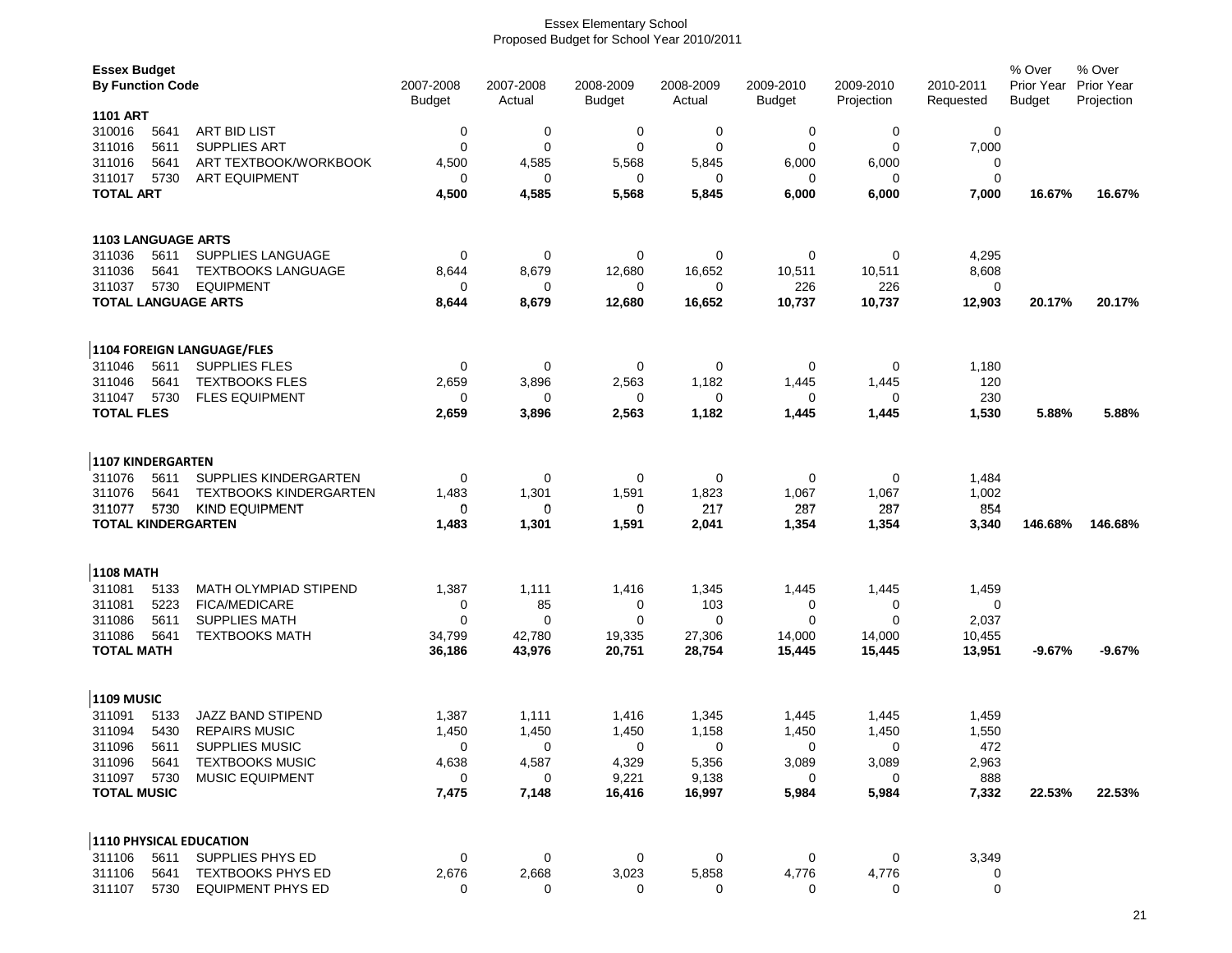| <b>Essex Budget</b><br><b>By Function Code</b> |                                  | 2007-2008<br><b>Budget</b> | 2007-2008<br>Actual | 2008-2009<br><b>Budget</b> | 2008-2009<br>Actual | 2009-2010<br><b>Budget</b> | 2009-2010<br>Projection | 2010-2011<br>Requested | % Over<br>Prior Year<br><b>Budget</b> | % Over<br><b>Prior Year</b><br>Projection |
|------------------------------------------------|----------------------------------|----------------------------|---------------------|----------------------------|---------------------|----------------------------|-------------------------|------------------------|---------------------------------------|-------------------------------------------|
| <b>TOTAL PHYS ED</b>                           |                                  | 2,676                      | 2,668               | 3,023                      | 5,858               | 4,776                      | 4,776                   | 3,349                  | $-29.88%$                             | $-29.88%$                                 |
| 1111 READING                                   |                                  |                            |                     |                            |                     |                            |                         |                        |                                       |                                           |
| 5611<br>311116                                 | <b>SUPPLIES READING</b>          | 0                          | 0                   | 0                          | 0                   | 0                          | 0                       | 1,564                  |                                       |                                           |
| 311116<br>5641                                 | <b>TEXTBOOKS READING</b>         | 17,061                     | 17,176              | 20,083                     | 13,473              | 9,037                      | 9,037                   | 15,170                 |                                       |                                           |
| 5730<br>311117                                 | <b>EQUIPMENT</b>                 | $\Omega$                   | $\Omega$            | $\Omega$                   | $\Omega$            | 746                        | 746                     | 716                    |                                       |                                           |
| <b>TOTAL READING</b>                           |                                  | 17,061                     | 17,176              | 20,083                     | 13,473              | 9,783                      | 9,783                   | 17,450                 | 78.37%                                | 78.37%                                    |
| 1112 SCIENCE                                   |                                  |                            |                     |                            |                     |                            |                         |                        |                                       |                                           |
| 311126<br>5611                                 | SUPPLIES SCIENCE                 | $\mathbf 0$                | $\mathbf 0$         | $\mathbf 0$                | $\mathbf 0$         | 0                          | $\mathbf 0$             | 2,147                  |                                       |                                           |
| 5641<br>311126                                 | <b>TEXTBOOKS SCIENCE</b>         | 9,815                      | 5,693               | 10,117                     | 6,147               | 3,882                      | 3,882                   | 0                      |                                       |                                           |
| 5730<br>311127                                 | <b>SCIENCE EQUIP</b>             | $\Omega$                   | 0                   | 0                          | 4,365               | 0                          | 0                       | 4,665                  |                                       |                                           |
| <b>TOTAL SCIENCE</b>                           |                                  | 9,815                      | 5,693               | 10,117                     | 10,513              | 3,882                      | 3,882                   | 6,812                  | 75.48%                                | 75.48%                                    |
| 1113 SOCIAL STUDIES                            |                                  |                            |                     |                            |                     |                            |                         |                        |                                       |                                           |
| 311136<br>5611                                 | SUPPLIES SOCIAL STUDY            | $\mathbf 0$                | $\mathbf 0$         | $\mathbf 0$                | $\mathbf 0$         | $\mathbf 0$                | $\mathbf 0$             | 405                    |                                       |                                           |
| 5641<br>311136                                 | <b>TEXTBOOKS SOCIAL STUDY</b>    | 5,387                      | 12,665              | 4,939                      | 4,595               | 447                        | 447                     | 773                    |                                       |                                           |
| <b>TOTAL SOCIAL STUDY</b>                      |                                  | 5,387                      | 12,665              | 4,939                      | 4,595               | 447                        | 447                     | 1,178                  | 163.53%                               | 163.53%                                   |
| 1114 COMPUTER EDUCATION                        |                                  |                            |                     |                            |                     |                            |                         |                        |                                       |                                           |
| 5430<br>311144                                 | <b>REPAIRS COMP ED</b>           | 8,400                      | 8,269               | 8,400                      | 6,231               | 8,000                      | 8,000                   | 9,000                  |                                       |                                           |
| 311146<br>5610                                 | COMP ED SUPPLIES                 | 6,700                      | 6,179               | 6,700                      | 8,588               | 6,700                      | 6,700                   | 9,000                  |                                       |                                           |
| 5611<br>311146                                 | SUPPLIES COMPUTER ED             | $\Omega$                   | 0                   | 0                          | $\mathbf 0$         | 0                          | 0                       | 0                      |                                       |                                           |
| 311146<br>5641                                 | <b>TEXTBOOKS &amp; WORKBOOKS</b> | 1,000                      | 1,055               | 1,000                      | 849                 | 1,000                      | 1,000                   | 1,000                  |                                       |                                           |
| TOTAL COMPUTER ED.                             |                                  | 16,100                     | 15,503              | 16,100                     | 15,668              | 15,700                     | 15,700                  | 19,000                 | 21.02%                                | 21.02%                                    |
| <b>1115 SUBS</b>                               |                                  |                            |                     |                            |                     |                            |                         |                        |                                       |                                           |
| 5123<br>311151                                 | <b>ESSEX SUB TEACHER SALARY</b>  | 50,000                     | 37,131              | 50,000                     | 40,362              | 50,000                     | 44,201                  | 50,000                 |                                       |                                           |
| 5124<br>311161                                 | SUB PARA & SEC SALARY            | 5,300                      | 2,814               | 5,300                      | 6,694               | 7,694                      | 7,694                   | 7,700                  |                                       |                                           |
| 5214<br>311151                                 | <b>LIFE INSURANCE</b>            | 0                          | $\overline{7}$      | 0                          | $\mathbf 0$         | 0                          | 0                       | 0                      |                                       |                                           |
| 5223<br>311151                                 | <b>SUB TEACHERS FICA/MED</b>     | $\mathbf 0$                | 2,822               | $\mathbf 0$                | 3,165               | 0                          | $\mathbf 0$             | 0                      |                                       |                                           |
| 5291<br>311151                                 | PARA-EDUCATOR ANNUITY            | $\Omega$                   | $\Omega$            | $\Omega$                   | $\Omega$            | $\Omega$                   | $\Omega$                | $\Omega$               |                                       |                                           |
| <b>TOTAL SUB TEACHERS</b>                      |                                  | 55,300                     | 42,774              | 55,300                     | 50,221              | 57,694                     | 51,895                  | 57,700                 | 0.01%                                 | 11.19%                                    |
| 1116 STUDY SKILLS                              |                                  |                            |                     |                            |                     |                            |                         |                        |                                       |                                           |
| 5133<br>311161                                 | HOMEWORK CLUB STIPEND            | 1,387                      | 0                   | 3,648                      | 3,489               | 2,820                      | 2,820                   | 2,848                  |                                       |                                           |
| 311166<br>5611                                 | <b>SUPPLIES STUDY SKILLS</b>     | 0                          | 0                   | 0                          | 0                   | 0                          | 0                       | 616                    |                                       |                                           |
| 5641<br>311166                                 | <b>TEXTBOOKS STUDY SKILLS</b>    | 2,000                      | 0                   | 2,000                      | 1,309               | 2,000                      | 2,000                   | 2,000                  |                                       |                                           |
| <b>TOTAL STUDY SKILLS</b>                      |                                  | 3,387                      | $\bf{0}$            | 5,648                      | 4,798               | 4,820                      | 4,820                   | 5,464                  | 13.36%                                | 13.36%                                    |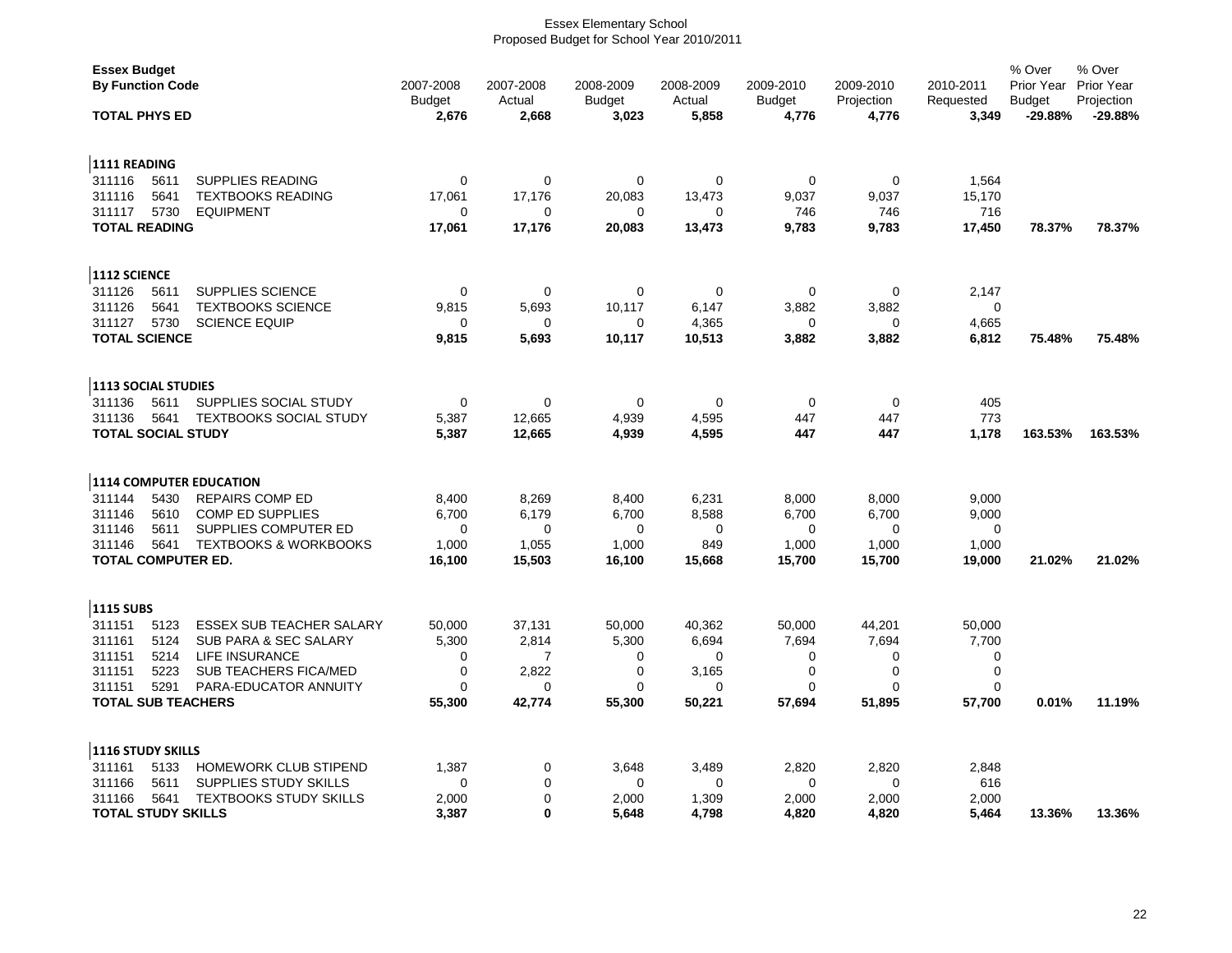| <b>Essex Budget</b><br><b>By Function Code</b> |                             | 2007-2008                                                           | 2007-2008            | 2008-2009    | 2008-2009       | 2009-2010       | 2009-2010       | 2010-2011       | % Over<br>Prior Year | % Over<br><b>Prior Year</b> |            |
|------------------------------------------------|-----------------------------|---------------------------------------------------------------------|----------------------|--------------|-----------------|-----------------|-----------------|-----------------|----------------------|-----------------------------|------------|
|                                                |                             |                                                                     | Budget               | Actual       | <b>Budget</b>   | Actual          | <b>Budget</b>   | Projection      | Requested            | <b>Budget</b>               | Projection |
| <b>1117 EARLY LITERACY</b>                     |                             |                                                                     |                      |              |                 |                 |                 |                 |                      |                             |            |
| 311161<br>311161                               | 5119<br>5214                | <b>ESSEX PARA EARLY LIT SALAR</b><br><b>EARLY LITERACY LIFE INS</b> | $\mathbf 0$<br>5,435 | 35,940<br>45 | 63,840<br>5,631 | 41,478<br>4,930 | 47,177<br>5,631 | 37,177<br>5,631 | 49,773<br>5,509      |                             |            |
| 311161                                         | 5223                        | <b>PARA FICA/MED</b>                                                | 0                    | 3,730        | $\mathbf 0$     | 4,663           | 0               | 0               | 0                    |                             |            |
| 311161                                         | 5291                        | PARA-EDUCATOR ANNUITY                                               | 0                    | 1,648        | $\mathbf 0$     | 5,288           | 0               | $\mathbf 0$     | 0                    |                             |            |
| 311176                                         | 5611                        | SUPPLIES EARLY LITERACY                                             | $\mathbf 0$          | 0            | $\mathbf 0$     | $\mathbf 0$     | 0               | $\mathbf 0$     | 247                  |                             |            |
| 311176                                         | 5641                        | <b>TEXTBOOKS EARLY LITERACY</b>                                     | 983                  | 937          | 1,208           | 1,763           | 2,526           | 2,526           | 231                  |                             |            |
|                                                | <b>TOTAL EARLY LITERACY</b> |                                                                     |                      | 42,300       | 70,679          | 58,121          | 55,334          | 45,334          | 55,760               | 0.77%                       | 23.00%     |
|                                                |                             |                                                                     |                      |              |                 |                 |                 |                 |                      |                             |            |
|                                                |                             | <b>1123 CLASSROOM TEACHER</b>                                       |                      |              |                 |                 |                 |                 |                      |                             |            |
| 311231                                         | 5113                        | <b>ESSEX CLASSROOM TEACHER</b>                                      | 2,169,434            | 2,109,829    | 2,212,959       | 2,199,730       | 2,270,118       | 2,268,879       | 2,194,233            |                             |            |
| 312081                                         | 5141                        | RETIREMENT INCENTIVE                                                | 0                    | 0            | $\mathbf 0$     | 0               | 0               | 0               | 42,524               |                             |            |
| 311231                                         | 5210                        | <b>HEALTH INSURANCE</b>                                             | 0                    | 2,325        | 1,500           | 2,700           | 3,000           | 3,000           | 4,500                |                             |            |
| 311231                                         | 5214                        | <b>TEACHER LIFE INS</b>                                             | $\mathbf 0$          | 2,863        | $\mathbf 0$     | $\Omega$        | 0               | 0               | 0                    |                             |            |
| 311231                                         | 5223                        | <b>TEACHER FICA/MED</b>                                             | $\mathbf 0$          | 26,822       | $\mathbf 0$     | 28,999          | $\mathbf 0$     | $\mathbf 0$     | $\mathbf 0$          |                             |            |
| 311166                                         | 5629                        | <b>GENERAL BID LIST</b>                                             | 25,000               | 25,068       | 28,000          | 27,970          | 30,000          | 30,000          | 31,500               |                             |            |
|                                                |                             | <b>TOTAL CLASSROOM TEACHER</b>                                      | 2,194,434            | 2,166,907    | 2,242,459       | 2,259,399       | 2,303,118       | 2,301,879       | 2,272,757            | $-1.32%$                    | $-1.27%$   |
|                                                |                             |                                                                     |                      |              |                 |                 |                 |                 |                      |                             |            |
|                                                |                             | <b>1190 SOCIAL DEVELOPMENT</b>                                      |                      |              |                 |                 |                 |                 |                      |                             |            |
| 311901                                         | 5133                        | SOCIAL DEVELOPMENT STIPEN                                           | 2,526                | 2,526        | 2,577           | 2,577           | 2,629           | 2,629           | 2,655                |                             |            |
| 311901                                         | 5223                        | <b>FICA/MEDICARE</b>                                                | $\mathbf 0$          | 37           | $\mathbf 0$     | 37              | 0               | 0               | 0                    |                             |            |
| 311906                                         | 5611                        | <b>SUPPLIES TESTING</b>                                             | $\mathbf 0$          | $\mathbf 0$  | $\mathbf 0$     | $\mathbf 0$     | $\mathbf 0$     | $\mathbf 0$     | $\mathbf 0$          |                             |            |
| 311906                                         | 5641                        | <b>TEXTBOOKS TESTING</b>                                            | 6,188                | 4,733        | 5,865           | 3,109           | 5,450           | 5,450           | 6,258                |                             |            |
|                                                |                             | <b>TOTAL SOCIAL DEVELOPMENT</b>                                     | 8,714                | 7,296        | 8,442           | 5,723           | 8,079           | 8,079           | 8,913                | 10.32%                      | 10.32%     |
| <b>1207 NETWORK TECH</b>                       |                             |                                                                     |                      |              |                 |                 |                 |                 |                      |                             |            |
| 312071                                         | 5120                        | NETWORK TECH SALARY                                                 | 32,560               | 23,054       | 30,304          | 31,304          | 30,821          | 30,902          | 33,984               |                             |            |
| 312071                                         | 5214                        | <b>LIFE INSURANCE</b>                                               | 0                    | 64           | 0               | ∩               | 0               | 0               | 0                    |                             |            |
| 312071                                         | 5223                        | NETWORK TECH FICA/MED                                               | $\mathbf 0$          | 1,764        | $\mathbf 0$     | 2,395           | 0               | $\mathbf 0$     | $\mathbf 0$          |                             |            |
| 312075                                         | 5530                        | <b>INTERNET SERVICES</b>                                            | 7,250                | 0            | $\Omega$        | $\Omega$        | 0               | $\Omega$        | 0                    |                             |            |
|                                                |                             | <b>TOTAL NETWORK TECH</b>                                           | 39,810               | 24,882       | 30,304          | 33,699          | 30,821          | 30,902          | 33,984               | 10.26%                      | 9.97%      |
|                                                |                             |                                                                     |                      |              |                 |                 |                 |                 |                      |                             |            |
|                                                |                             | <b>1209 ENRICHMENT PROGRAM</b>                                      |                      |              |                 |                 |                 |                 |                      |                             |            |
| 312096                                         | 5611                        | <b>SUPPLIES ENRICHMENT</b>                                          | $\mathbf 0$          | 0            | $\mathbf 0$     | 0               | 0               | 0               | 0                    |                             |            |
| 312096                                         | 5641                        | <b>TEXTBOOKS ENRICHMENT</b>                                         | 1,500                | 1,354        | 1,500           | $\mathbf 0$     | 2,500           | 2,500           | 1,500                |                             |            |
|                                                |                             | <b>TOTAL ENRICHMENT PROGRAM</b>                                     | 1,500                | 1,354        | 1,500           | $\bf{0}$        | 2,500           | 2,500           | 1,500                | -40.00%                     | -40.00%    |
|                                                |                             |                                                                     |                      |              |                 |                 |                 |                 |                      |                             |            |
|                                                |                             | <b>1210 GIFTED &amp; TALENTED</b>                                   |                      |              |                 |                 |                 |                 |                      |                             |            |
| 312106                                         | 5611                        | SUPPLIES G & T                                                      | $\Omega$             | $\mathbf 0$  | 0               | 0               | 0               | 0               | 8                    |                             |            |
| 312106                                         | 5641                        | <b>TEXTBOOKS G &amp; T</b>                                          | 1,300                | 1,111        | 1,259           | 1,183           | 3,089           | 3,089           | 2,212                |                             |            |
|                                                |                             | <b>TOTAL GIFTED &amp; TALENTED</b>                                  | 1,300                | 1,111        | 1,259           | 1,183           | 3.089           | 3.089           | 2,220                | $-28.13%$                   | -28.13%    |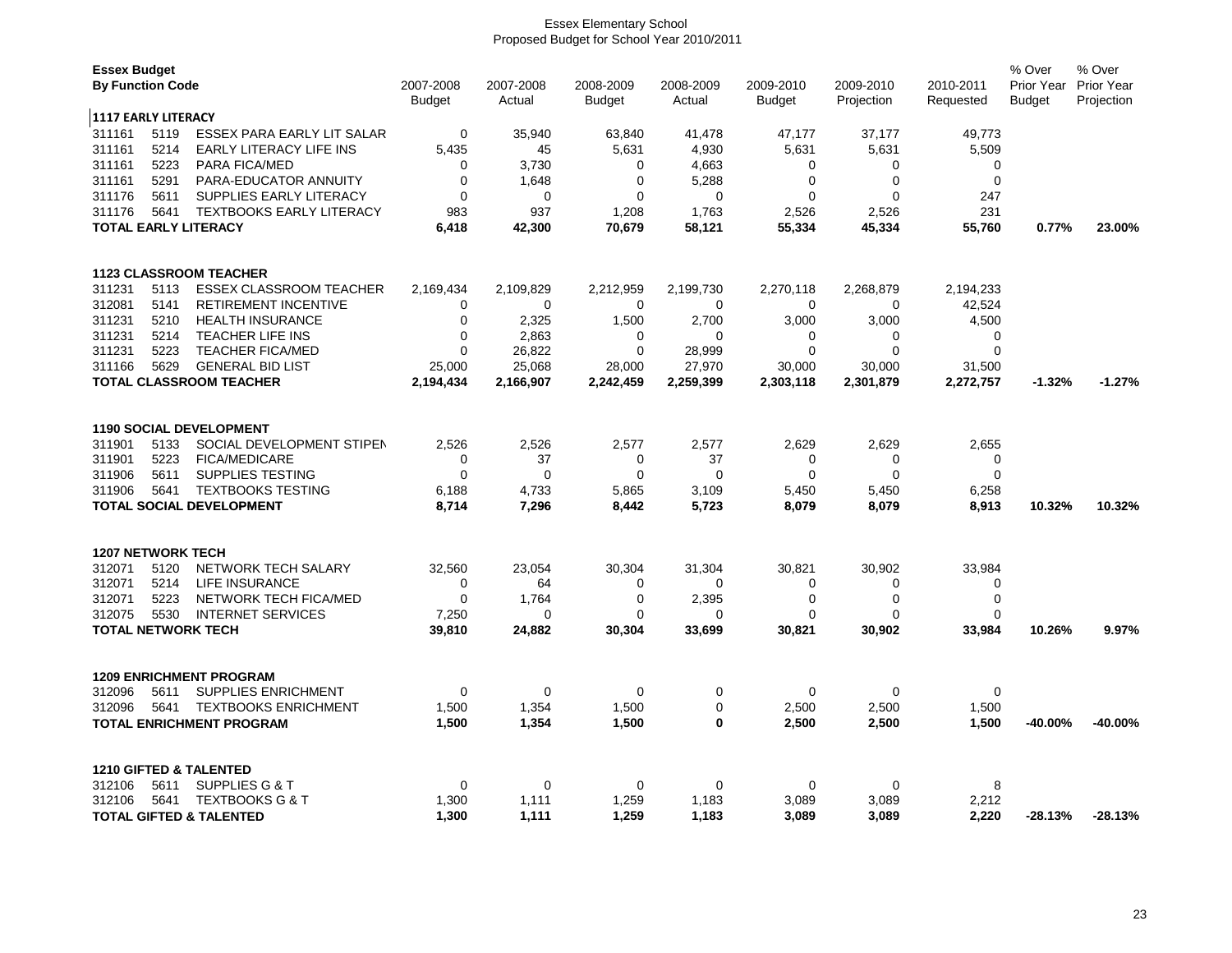|                                    | <b>Essex Budget</b><br><b>By Function Code</b>                                                                                                               |                                          | 2007-2008<br><b>Budget</b> | 2007-2008<br>Actual        | 2008-2009<br><b>Budget</b> | 2008-2009<br>Actual       | 2009-2010<br><b>Budget</b>     | 2009-2010<br>Projection                  | 2010-2011<br>Requested             | % Over<br>Prior Year<br><b>Budget</b> | % Over<br>Prior Year<br>Projection |
|------------------------------------|--------------------------------------------------------------------------------------------------------------------------------------------------------------|------------------------------------------|----------------------------|----------------------------|----------------------------|---------------------------|--------------------------------|------------------------------------------|------------------------------------|---------------------------------------|------------------------------------|
| 312111<br>312111<br>312111         | <b>1211 TEACHER MENTORS</b><br>5133<br>CAREER ED MENTOR SAL<br><b>LIFE INSURANCE</b><br>5214<br>5223<br><b>FICA/MEDICARE</b><br><b>TOTAL TEACHER MENTORS</b> |                                          |                            | 9,082<br>27<br>83<br>9,192 | 2,928<br>0<br>0<br>2,928   | 5,856<br>0<br>70<br>5,926 | 996<br>0<br>$\mathbf 0$<br>996 | 996<br>$\mathbf 0$<br>$\mathbf 0$<br>996 | 3,018<br>0<br>$\mathbf 0$<br>3,018 | 203.01%                               | 203.01%                            |
| 1215 SPECIAL ED.                   |                                                                                                                                                              |                                          |                            |                            |                            |                           |                                |                                          |                                    |                                       |                                    |
| 312151                             | 5119                                                                                                                                                         | ESSEX PARA SPEC ED SALARY                | 221,212                    | 102,269                    | 161,074                    | 183,271                   | 175,046                        | 182,398                                  | 185,329                            |                                       |                                    |
| 312151                             | 5214                                                                                                                                                         | SPEC ED LIFE INS                         | 0                          | 172                        | 0                          | $\mathbf 0$               | 0                              | 0                                        | 0                                  |                                       |                                    |
| 312151                             | 5223                                                                                                                                                         | <b>SPEC ED FICA/MED</b>                  | $\mathbf 0$                | 7,824                      | $\mathbf 0$                | 14,189                    | 0                              | $\mathbf 0$                              | $\mathbf 0$                        |                                       |                                    |
| 312153                             | 5223                                                                                                                                                         | <b>FICA/MEDICARE</b>                     | $\Omega$                   | 0                          | 0                          | $\Omega$                  | $\Omega$                       | 0                                        | $\Omega$                           |                                       |                                    |
| 312151                             | 5291                                                                                                                                                         | PARA-EDUCATOR ANNUITY                    | 8,237                      | 3,147                      | 8,254                      | 1,856                     | 8,254                          | 8,254                                    | 7,878                              |                                       |                                    |
| 312153                             | 5330                                                                                                                                                         | SPECIAL EDUCATION & SVCS                 | 61,000                     | 49,823                     | 95,000                     | 83,688                    | 105,000                        | 108,369                                  | 110,000                            |                                       |                                    |
| 312156                             | 5611                                                                                                                                                         | SUPPLIES SPEC ED                         | 0                          | 0                          | 0                          | $\Omega$                  | $\Omega$                       | $\Omega$                                 | 531                                |                                       |                                    |
| 312156                             | 5641                                                                                                                                                         | <b>TEXTBOOKS SPEC ED</b>                 | 5,886                      | 5,532                      | 6,510                      | 6,769                     | 8,682                          | 8,682                                    | 9,191                              |                                       |                                    |
| 312157<br><b>TOTAL SPECIAL ED.</b> | 5730                                                                                                                                                         | <b>EQUIPMENT SPEC ED</b>                 | 4,000<br>300,335           | 4,126<br>172,893           | 4,000<br>274,838           | 3,363                     | 4,000                          | 4,000                                    | 4,727<br>317,656                   | 5.54%                                 | 1.91%                              |
|                                    |                                                                                                                                                              |                                          |                            |                            |                            | 293,136                   | 300,982                        | 311,703                                  |                                    |                                       |                                    |
| <b>1216 TLC</b>                    |                                                                                                                                                              |                                          |                            |                            |                            |                           |                                |                                          |                                    |                                       |                                    |
| 312161                             | 5119                                                                                                                                                         | <b>ESSEX PARA TLC SALARY</b>             | 0                          | 89,775                     | 70,577                     | 81,603                    | 76,669                         | 76,669                                   | 80,321                             |                                       |                                    |
| 312161                             | 5214                                                                                                                                                         | TLC LIFE INS                             | 0                          | 192                        | 0                          | 0                         | 0                              | 0                                        | 0                                  |                                       |                                    |
| 312161                             | 5223                                                                                                                                                         | <b>TLC FICA/MED</b>                      | 0                          | 6,868                      | 0                          | 7,054                     | 0                              | $\mathbf 0$                              | $\mathbf 0$                        |                                       |                                    |
| 312161                             | 5291                                                                                                                                                         | PARA-EDUCATOR ANNUITY                    | 0                          | 2,213                      | 0                          | 1,212                     | $\Omega$                       | $\Omega$                                 | $\Omega$                           |                                       |                                    |
| <b>TOTAL TLC</b>                   |                                                                                                                                                              |                                          | $\bf{0}$                   | 99,048                     | 70,577                     | 89,868                    | 76,669                         | 76,669                                   | 80,321                             | 4.76%                                 | 4.76%                              |
|                                    |                                                                                                                                                              | 1270 OUT OF DISTRICT SPECIAL EDUCATION   |                            |                            |                            |                           |                                |                                          |                                    |                                       |                                    |
| 312705                             | 5511                                                                                                                                                         | <b>OOD TRANS IN STATE</b>                | 0                          | 0                          | 0                          | 3,096                     | 20,000                         | 23,668                                   | 20,000                             |                                       |                                    |
| 312705                             | 5561                                                                                                                                                         | <b>OOD TUITION IN STATE</b>              | $\Omega$                   | $\mathbf 0$                | 0                          | 42,080                    | 72,000                         | 59,717                                   | 55,500                             |                                       |                                    |
| 312705                             | 5561                                                                                                                                                         | Excess Cost Reimb.                       | 0                          | 0                          | 0                          | (29, 528)                 | (34, 043)                      | (11, 447)                                | (15,000)                           |                                       |                                    |
|                                    |                                                                                                                                                              | <b>TOTAL OUT OF DISTRICT SPECIAL ED.</b> | $\bf{0}$                   | $\mathbf 0$                | $\bf{0}$                   | 15,648                    | 57,957                         | 71,938                                   | 60,500                             | 4.39%                                 | $-15.90%$                          |
|                                    |                                                                                                                                                              |                                          |                            |                            |                            |                           |                                |                                          |                                    |                                       |                                    |
| 320011                             | 5210                                                                                                                                                         | <b>CITIZENS BANK HEALTH</b>              | 172.500                    | $\mathbf 0$                | 0                          | $\Omega$                  | 0                              | $\mathbf 0$                              | 0                                  |                                       |                                    |
| 320012                             | 5210                                                                                                                                                         | <b>HEALTH INSURANCE</b>                  | 0                          | 572,675                    | 669,180                    | 667,980                   | 759,197                        | 759,197                                  | 755,592                            |                                       |                                    |
|                                    |                                                                                                                                                              | <b>TOTAL HEALTH INSURANCE-CITIZENS</b>   | 172,500                    | 572,675                    | 669,180                    | 667,980                   | 759,197                        | 759,197                                  | 755,592                            | $-0.47%$                              | $-0.47%$                           |
| 2120 GUIDANCE                      |                                                                                                                                                              |                                          |                            |                            |                            |                           |                                |                                          |                                    |                                       |                                    |
| 321206                             | 5611                                                                                                                                                         | <b>SUPPLIES GUIDANCE</b>                 | $\mathbf 0$                | $\mathbf 0$                | 0                          | $\mathbf 0$               | $\mathbf 0$                    | $\mathbf 0$                              | $\mathbf 0$                        |                                       |                                    |
| 321206                             | 5641                                                                                                                                                         | <b>TEXTBOOKS GUIDANCE</b>                | 1,415                      | 1,433                      | 1,800                      | 1,571                     | 1,800                          | 1,800                                    | 2,000                              |                                       |                                    |
| <b>TOTAL GUIDANCE</b>              |                                                                                                                                                              |                                          | 1,415                      | 1,433                      | 1,800                      | 1,571                     | 1,800                          | 1,800                                    | 2,000                              | 11.11%                                | 11.11%                             |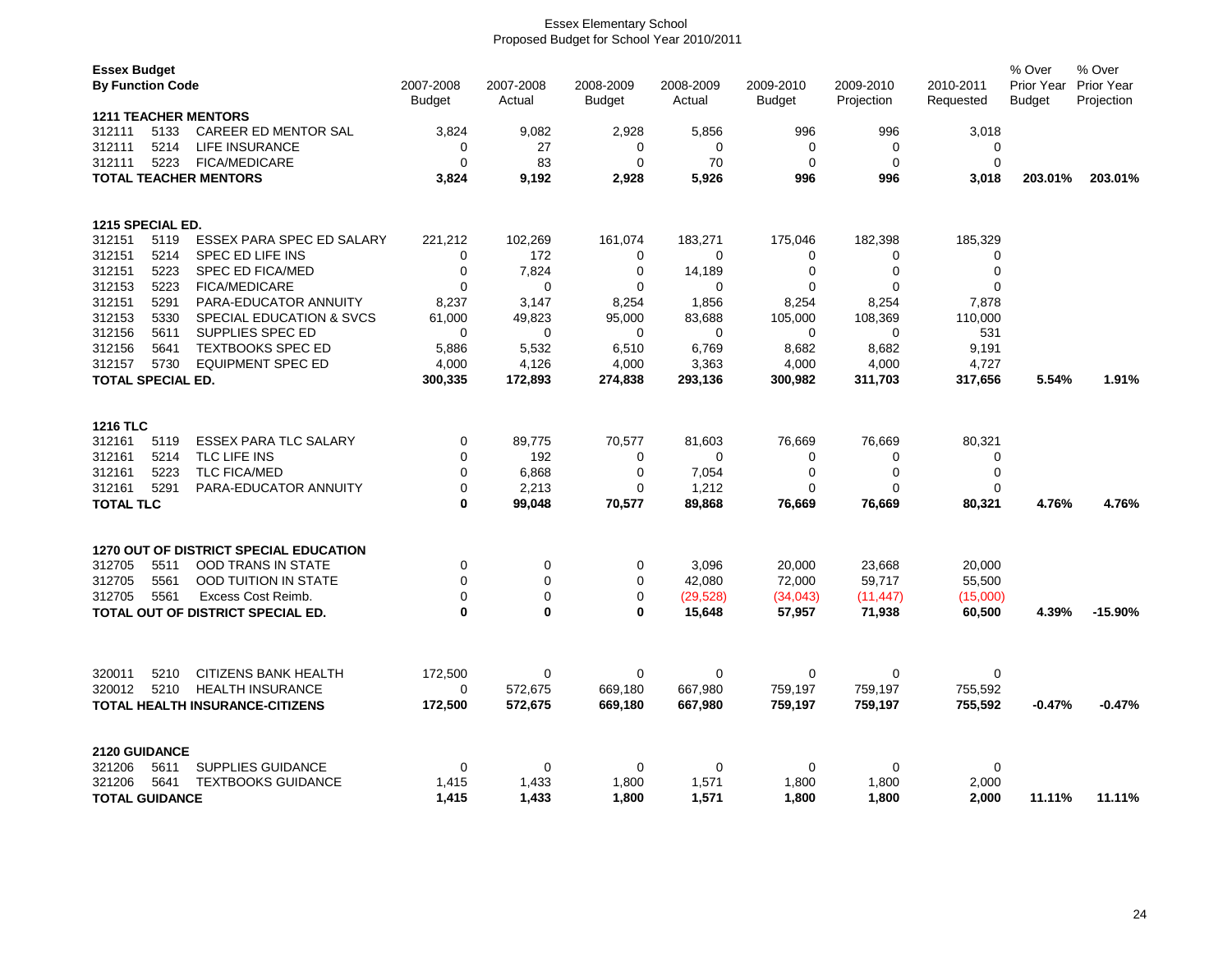| <b>Essex Budget</b><br><b>By Function Code</b> |      |                                  | 2007-2008<br><b>Budget</b> | 2007-2008<br>Actual | 2008-2009<br>2008-2009<br>2009-2010<br>2009-2010<br>Actual<br><b>Budget</b><br>Projection<br>Budget |             | 2010-2011<br>Requested | % Over<br>Prior Year<br><b>Budget</b> | % Over<br><b>Prior Year</b><br>Projection |          |           |
|------------------------------------------------|------|----------------------------------|----------------------------|---------------------|-----------------------------------------------------------------------------------------------------|-------------|------------------------|---------------------------------------|-------------------------------------------|----------|-----------|
| <b>2134 HEALTH</b>                             |      |                                  |                            |                     |                                                                                                     |             |                        |                                       |                                           |          |           |
| 321341                                         | 5116 | <b>ESSEX NURSE SALARY</b>        | 39,247                     | 42,902              | 40,424                                                                                              | 44,595      | 42,541                 | 42,755                                | 43,576                                    |          |           |
| 321341                                         | 5119 | PARA HEALTH SALARY               | 0                          | 147                 | 8,652                                                                                               | 0           | 7,221                  | 7,221                                 | 7,421                                     |          |           |
| 321341                                         | 5214 | <b>ESSEX NURSE LIFE INS</b>      | $\mathbf 0$                | 90                  | 0                                                                                                   | $\mathbf 0$ | 0                      | 0                                     | 0                                         |          |           |
| 321341                                         | 5223 | <b>FICA/MEDICARE</b>             | 79,120                     | 3,293               | 88,442                                                                                              | 3,412       | 90,706                 | 90,706                                | 94,229                                    |          |           |
| 321343                                         | 5330 | PROF SERVICES HEALTH             | 400                        | 0                   | 400                                                                                                 | 0           | 150                    | 0                                     | 150                                       |          |           |
| 321344                                         | 5430 | <b>REPAIRS HEALTH</b>            | 100                        | 75                  | 100                                                                                                 | 75          | 100                    | 100                                   | 100                                       |          |           |
| 321346                                         | 5610 | <b>HEALTH SUPPLIES</b>           | 2,050                      | 1,361               | 2,050                                                                                               | 1,628       | 1,500                  | 1,500                                 | 2,130                                     |          |           |
| 321347                                         | 5730 | <b>EQUIPMENT HEALTH</b>          | $\mathbf 0$                | $\mathbf 0$         | 0                                                                                                   | $\Omega$    | $\Omega$               | $\Omega$                              | $\mathbf 0$                               |          |           |
| <b>TOTAL HEALTH</b>                            |      |                                  | 120,917                    | 47,868              | 140,068                                                                                             | 49,710      | 142,218                | 142,282                               | 147,606                                   | 3.79%    | 3.74%     |
|                                                |      | <b>2135 OCCUPATIONAL THERAPY</b> |                            |                     |                                                                                                     |             |                        |                                       |                                           |          |           |
| 321353                                         | 5330 | PROF SERV OCC THERAPY            | 10,451                     | 9,425               | 9,155                                                                                               | 7,616       | 8,642                  | 8,642                                 | 8,700                                     |          |           |
| <b>TOTAL OCC THERAPY</b>                       |      |                                  | 10,451                     | 9,425               | 9,155                                                                                               | 7,616       | 8,642                  | 8,642                                 | 8,700                                     | 0.67%    | 0.67%     |
|                                                |      | <b>2139 DIAGNOSTIC TESTING</b>   |                            |                     |                                                                                                     |             |                        |                                       |                                           |          |           |
| 321393                                         | 5330 | PROF SERV DIAG TESTING           | 14,000                     | 9,585               | 15,000                                                                                              | 16,513      | 19,100                 | 22,106                                | 19,100                                    |          |           |
| <b>TOTAL DIAG. TESTING</b>                     |      |                                  | 14,000                     | 9,585               | 15,000                                                                                              | 16,513      | 19,100                 | 22,106                                | 19,100                                    | $0.00\%$ | $-13.60%$ |
|                                                |      |                                  |                            |                     |                                                                                                     |             |                        |                                       |                                           |          |           |
| <b>2213 TRAVEL/TRAINING</b>                    |      |                                  |                            |                     |                                                                                                     |             |                        |                                       |                                           |          |           |
| 322133                                         | 5322 | <b>TEACHER COURSE REIMB.</b>     | 20,000                     | 7,142               | 20,000                                                                                              | 2,228       | 15,000                 | 6,000                                 | 15,000                                    |          |           |
| 322135                                         | 5580 | <b>BOE TRAVEL/CONF</b>           | 3,500                      | 4,319               | 4,000                                                                                               | 2,464       | 3,000                  | 3,000                                 | 3,000                                     |          |           |
|                                                |      | <b>TOTAL TRAVEL/TRAINING</b>     | 23,500                     | 11,461              | 24,000                                                                                              | 4,692       | 18,000                 | 9,000                                 | 18,000                                    | 0.00%    | 100.00%   |
| <b>2222 LIBRARY</b>                            |      |                                  |                            |                     |                                                                                                     |             |                        |                                       |                                           |          |           |
| 322226                                         | 5611 | <b>SUPPLIES LIBRARY</b>          | $\mathbf 0$                | $\mathbf 0$         | $\mathbf 0$                                                                                         | $\mathbf 0$ | $\mathbf 0$            | $\mathbf 0$                           | 647                                       |          |           |
| 322226                                         | 5641 | <b>TEXTBOOKS LIBRARY</b>         | 739                        | 836                 | 877                                                                                                 | 1,193       | 720                    | 720                                   | 0                                         |          |           |
| 322226                                         | 5642 | <b>LIBRARY BOOKS</b>             | 11,882                     | 11,836              | 12,386                                                                                              | 11,576      | 10,000                 | 10,000                                | 10,000                                    |          |           |
| <b>TOTAL LIBRARY</b>                           |      |                                  | 12,621                     | 12,672              | 13,263                                                                                              | 12,768      | 10,720                 | 10,720                                | 10,647                                    | $-0.68%$ | $-0.68%$  |
| <b>2223 AUDIO VISUAL</b>                       |      |                                  |                            |                     |                                                                                                     |             |                        |                                       |                                           |          |           |
| 322234                                         | 5430 | <b>REPAIRS AUDIO VISUAL</b>      | 500                        | 500                 | 500                                                                                                 | 547         | 500                    | 500                                   | 1,300                                     |          |           |
| 322236                                         | 5611 | SUPPLIES AUDIO VISUAL            | 0                          | 0                   | 0                                                                                                   | 0           | 0                      | 0                                     | 3,685                                     |          |           |
| 322236                                         | 5641 | <b>TEXTBOOKS AUDIO VISUAL</b>    | 3,586                      | 3,152               | 3,862                                                                                               | 3,783       | 3,683                  | 3,683                                 | 300                                       |          |           |
| 322237                                         | 5730 | <b>EQUIPMENT AUDIO VISUAL</b>    | 0                          | 0                   | 0                                                                                                   | $\mathbf 0$ | 0                      | 0                                     | 0                                         |          |           |
| TOTAL AUDIO VISUAL                             |      |                                  | 4,086                      | 3,652               | 4,362                                                                                               | 4,330       | 4,183                  | 4,183                                 | 5,285                                     | 26.34%   | 26.34%    |
|                                                |      | <b>2310 BOARD OF EDUCATION</b>   |                            |                     |                                                                                                     |             |                        |                                       |                                           |          |           |
| 323105                                         | 5580 | <b>TRAVEL BOE</b>                | 1,700                      | 862                 | 1,700                                                                                               | 738         | 1,200                  | 1,200                                 | 1,200                                     |          |           |
| 323108                                         | 5810 | <b>DUES &amp; FEES BOE</b>       | 2,450                      | 2,496               | 2,500                                                                                               | 2,569       | 2,800                  | 2,800                                 | 2,600                                     |          |           |
|                                                |      | <b>TOTAL BOARD OF EDUCATION</b>  | 4,150                      | 3,358               | 4,200                                                                                               | 3,307       | 4,000                  | 4,000                                 | 3,800                                     | $-5.00%$ | $-5.00\%$ |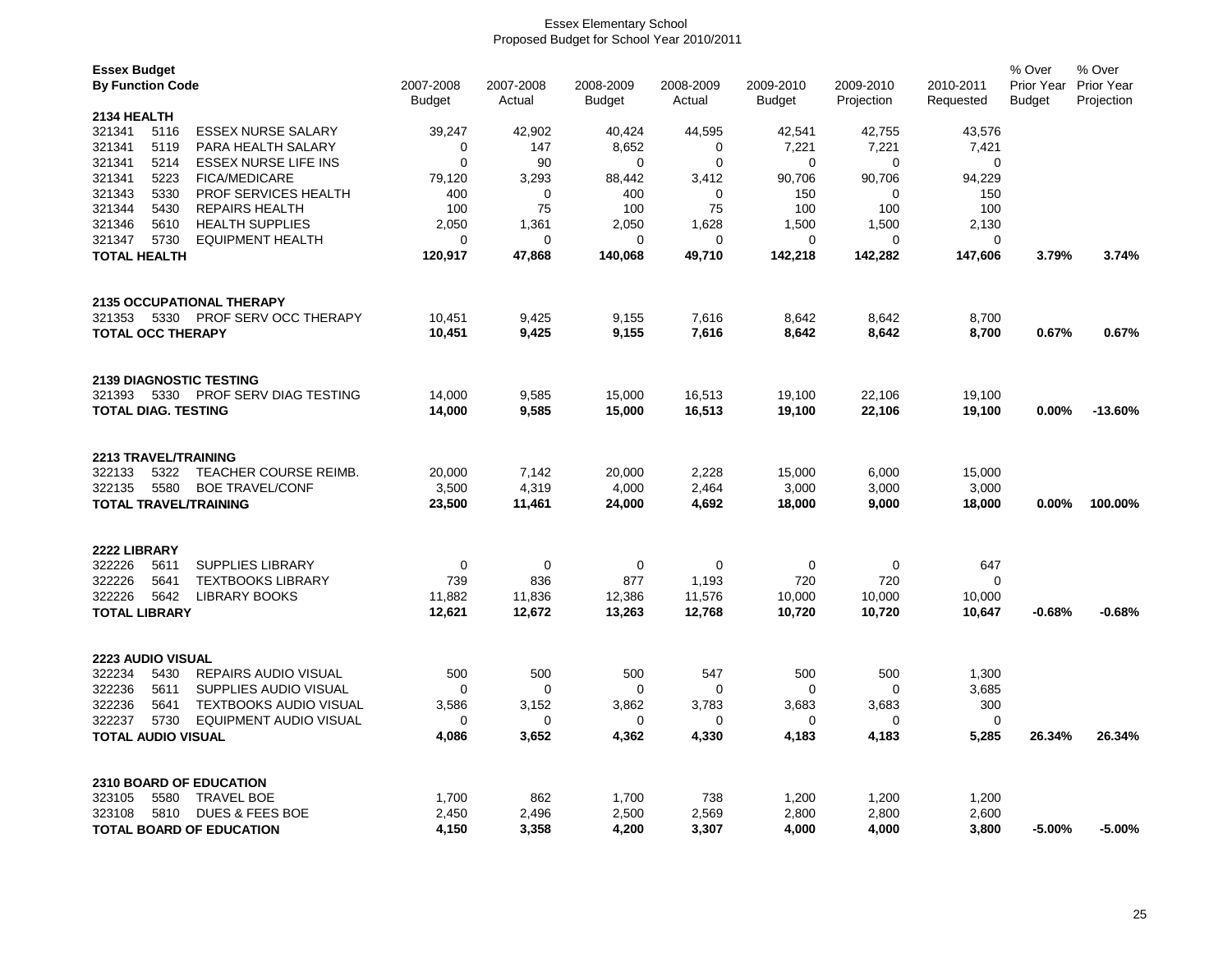| <b>Essex Budget</b><br><b>By Function Code</b> |      |                               | 2007-2008<br>Budget | 2007-2008<br>Actual | 2008-2009<br>Budget | 2008-2009<br>Actual | 2009-2010<br><b>Budget</b> | 2009-2010<br>Projection | 2010-2011<br>Requested | % Over<br>Prior Year<br>Budget | % Over<br>Prior Year<br>Projection |
|------------------------------------------------|------|-------------------------------|---------------------|---------------------|---------------------|---------------------|----------------------------|-------------------------|------------------------|--------------------------------|------------------------------------|
| <b>2410 PRINCIPAL</b>                          |      |                               |                     |                     |                     |                     |                            |                         |                        |                                |                                    |
| 324101                                         | 5111 | <b>ESSEX PRINCIPAL SALARY</b> | 216,017             | 216,017             | 222,812             | 222,812             | 229,883                    | 229,883                 | 236,999                |                                |                                    |
| 324101                                         | 5114 | ESSEX SECRETARY SALARY        | 105,840             | 109,175             | 114,515             | 115,476             | 123,561                    | 123,561                 | 126,427                |                                |                                    |
| 324101                                         | 5124 | <b>SUB PARA SALARY</b>        | $\Omega$            | 0                   | 0                   | 0                   | 0                          | 0                       | 0                      |                                |                                    |
| 324101                                         | 5134 | OT SECRETARY SALARY           | 1,750               | 1,789               | 1,500               | 1,874               | 1,500                      | 1,500                   | 1,500                  |                                |                                    |
| 324101                                         | 5214 | <b>LIFE INSURANCE</b>         | 0                   | 1,279               | 0                   | $\mathbf 0$         | 0                          | 0                       | 0                      |                                |                                    |
| 324101                                         | 5223 | <b>FICA/MEDICARE</b>          | 0                   | 11,650              | 0                   | 12,237              | 0                          | 0                       | $\mathbf 0$            |                                |                                    |
| 311151                                         | 5250 | UNEMPLOYMENT COMP             | $\Omega$            | $\mathbf 0$         | $\Omega$            | $\Omega$            | $\Omega$                   | $\Omega$                | $\Omega$               |                                |                                    |
| 311152                                         | 5250 | SUBS UNEMPLOYMENT COMP        | 3,000               | 1,000               | 29,375              | 1,089               | 19,757                     | 19,757                  | 3,000                  |                                |                                    |
| 323102                                         | 5260 | <b>WORKERS COMP</b>           | 19,455              | 19,440              | 20,428              | 22,608              | 22,609                     | 22,609                  | 23,739                 |                                |                                    |
| 324102                                         | 5290 | OTHER EMPL BENEFITS           | 24,701              | 24,701              | 17,184              | 17,184              | 27,620                     | 27,620                  | 28,449                 |                                |                                    |
| 324101                                         | 5291 | <b>ADMIN ANNUITIES</b>        | $\Omega$            | 2,000               | 2,000               | 2,000               | 2,000                      | 2,000                   | 2,500                  |                                |                                    |
| 323103                                         | 5330 | PROF SERV BOE                 | 8,550               | 16,825              | 10,050              | 18,446              | 19,100                     | 19,100                  | 19,650                 |                                |                                    |
| 324104                                         | 5430 | <b>REPAIRS P/O</b>            | 640                 | 495                 | 490                 | 829                 | 800                        | 800                     | 800                    |                                |                                    |
| 324104                                         | 5440 | <b>RENTALS P/O</b>            | 103,387             | 103,137             | 110,361             | 109,626             | 110,548                    | 110,548                 | 110,409                |                                |                                    |
| 324105                                         | 5515 | <b>FIELD TRIPS</b>            | 2,000               | 1,643               | 2,000               | 2,079               | 1,618                      | 1,618                   | 2,744                  |                                |                                    |
| 324105                                         | 5530 | <b>COMMUNICATIONS P/O</b>     | 0                   | 8,008               | 8,930               | 7,355               | 9,742                      | 9,742                   | 9,720                  |                                |                                    |
| 323105                                         | 5540 | <b>ADVERTISING BOE</b>        | 1,500               | 388                 | 1,000               | 0                   | 500                        | 500                     | 500                    |                                |                                    |
| 324105                                         | 5580 | ES TRAVEL/CONF ADMINISTRAT    | 2,000               | 704                 | 2,000               | 140                 | 2,000                      | 2,000                   | 2,000                  |                                |                                    |
| 324106                                         | 5610 | P/O GENERAL SUPPLIES          | 9,500               | 9,602               | 9,500               | 10,409              | 8,500                      | 8,500                   | 11,000                 |                                |                                    |
| 324108                                         | 5810 | DUES & FEES P/O               | 1,939               | 1,828               | 2,635               | 1,623               | 520                        | 520                     | 990                    |                                |                                    |
| <b>TOTAL PRINCIPAL</b>                         |      |                               | 500,279             | 529,681             | 554,780             | 545,787             | 580,258                    | 580,258                 | 580,427                | 0.03%                          | 0.03%                              |
| <b>2600 PHYSICAL PLANT</b>                     |      |                               |                     |                     |                     |                     |                            |                         |                        |                                |                                    |
| 326001                                         | 5115 | <b>ESSEX CUSTODIAN SALARY</b> | 173,679             | 171,942             | 187,925             | 185,255             | 203,105                    | 203,115                 | 208,457                |                                |                                    |
| 326001                                         | 5125 | ESSEX SUB CUSTODIAN SALAR     | 2,400               | 2,588               | 2,500               | 2,723               | 2,500                      | 2,500                   | 2,500                  |                                |                                    |
| 326001                                         | 5126 | SUMMER CUST SALARY            | 13,200              | 7,444               | 13,200              | 5,904               | 13,200                     | 7,500                   | 14,000                 |                                |                                    |
| 326001                                         | 5135 | OT CUSTODIAN SALARY           | 4,000               | 10,050              | 4,000               | 3,284               | 4,500                      | 4,500                   | 4,500                  |                                |                                    |
| 326001                                         | 5214 | <b>LIFE INSURANCE</b>         | 0                   | 409                 | 0                   | $\mathbf 0$         | 0                          | 0                       | $\mathbf 0$            |                                |                                    |
| 326001                                         | 5223 | <b>FICA/MEDICARE</b>          | 0                   | 14,768              | $\mathbf 0$         | 15,103              | $\mathbf 0$                | $\mathbf 0$             | $\mathbf 0$            |                                |                                    |
| 326004                                         | 5411 | WATER                         | 7,662               | 5,987               | 9,194               | 5,715               | 7,500                      | 7,500                   | 7,500                  |                                |                                    |
| 326004                                         | 5412 | <b>ELECTRICITY</b>            | 70,000              | 97,068              | 80,000              | 78,837              | 80,000                     | 80,000                  | 85,000                 |                                |                                    |
| 326004                                         | 5412 | <b>ELECTRICITY REBATE</b>     | 0                   | (24,998)            | 0                   | $\mathbf 0$         | 0                          | 0                       | 0                      |                                |                                    |
| 326004                                         | 5430 | <b>REPAIRS PLANT</b>          | 120,371             | 154,377             | 122,931             | 131,141             | 131,106                    | 131,106                 | 130,585                |                                |                                    |
| 326005                                         | 5520 | <b>INSURANCE PLANT</b>        | 17,000              | 17,372              | 17,510              | 17,354              | 18,000                     | 18,000                  | 19,000                 |                                |                                    |
| 326006                                         | 5613 | <b>PLANT SUPPLIES</b>         | 17,500              | 19,529              | 18,000              | 17,919              | 18,000                     | 18,000                  | 18,500                 |                                |                                    |
| 326006                                         | 5624 | <b>HEATING OIL</b>            | 73,892              | 64,156              | 72,800              | 92,369              | 68,852                     | 68,852                  | 68,600                 |                                |                                    |
| 326006                                         | 5624 | <b>HEATING OIL</b>            | 0                   | 0                   | 0                   | 0                   | 0                          | 0                       | 0                      |                                |                                    |
| 326007                                         | 5730 | <b>EQUIPMENT PLANT</b>        | 9,500               | 9,441               | 6,500               | 26,485              | 14,741                     | 14,741                  | 13,512                 |                                |                                    |
|                                                |      | TOTAL PHYSICAL PLANT          | 509,204             | 550,133             | 534,560             | 582,089             | 561,504                    | 555,814                 | 572,154                | 1.90%                          | 2.94%                              |
|                                                |      |                               |                     |                     |                     |                     |                            |                         |                        |                                |                                    |
| 2906 DRAMA ADVISOR                             |      |                               |                     |                     |                     |                     |                            |                         |                        |                                |                                    |
| 329061                                         | 5133 | DRAMA ADVISOR STIPEND         | 1,127               | 0                   | 691                 | 691                 | 940                        | 940                     | 949                    |                                |                                    |
| 329061                                         | 5223 | <b>FICA/MEDICARE</b>          | 0                   | 0                   | $\mathbf 0$         | 53                  | $\Omega$                   | $\mathbf 0$             | $\mathbf 0$            |                                |                                    |
|                                                |      | <b>TOTAL DRAMA ADVISOR</b>    | 1,127               | $\bf{0}$            | 691                 | 744                 | 940                        | 940                     | 949                    | 0.96%                          | 0.96%                              |